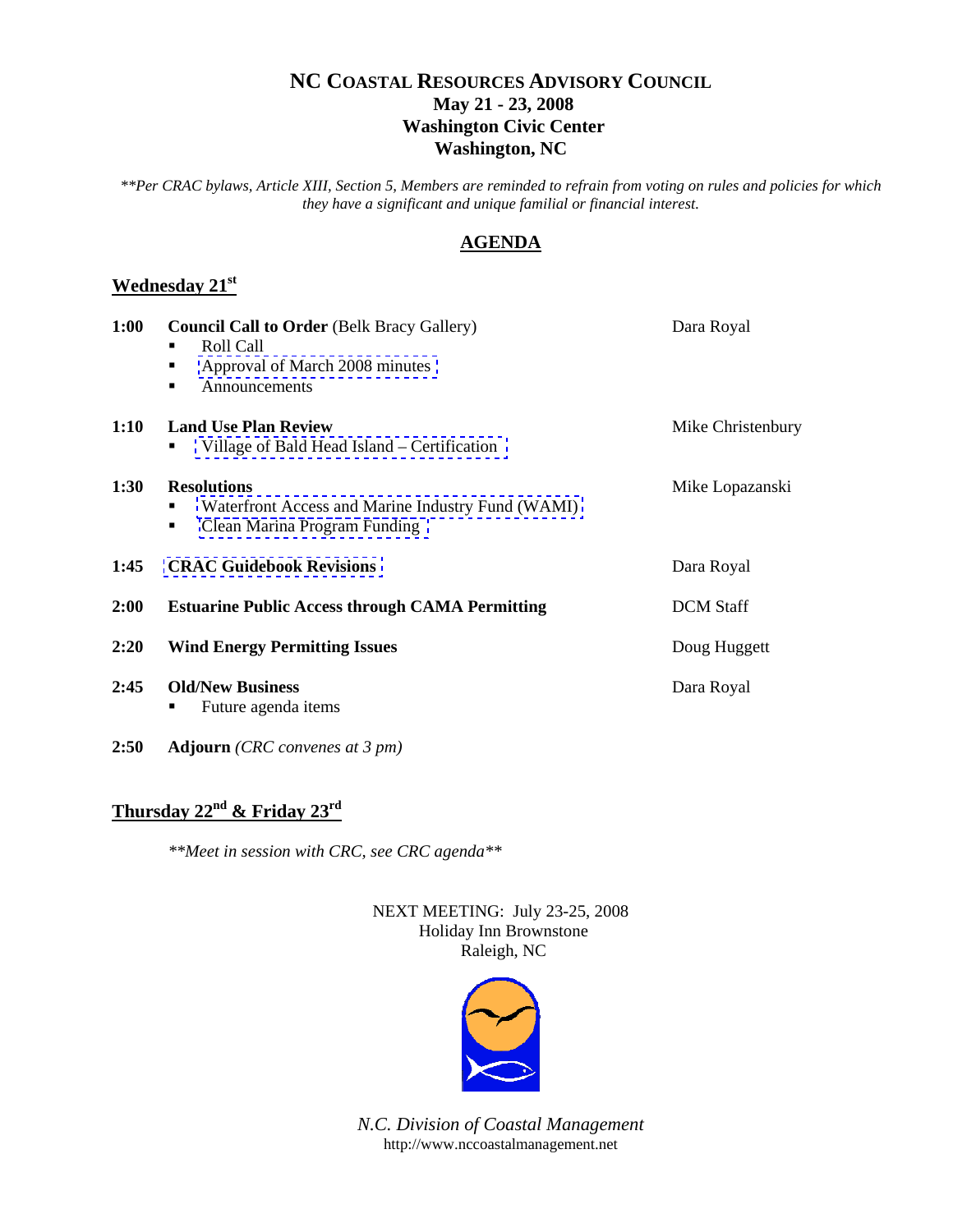

North Carolina Department of Environment and Natural Resources

**Division of Coastal Management** 

May 7, 2008

Michael F. Easley, Governor **James H. Gregson, Director** William G. Ross Jr., Secretary

**MEMORANDUM**

**TO:** Coastal Resources Advisory Council **FROM:** Dara Royal **SUBJECT:** Preparation for May Meeting

Greetings, and welcome to the digital revolution! No doubt you are surprised to be receiving your packet electronically, but be assured that it was not a decision that was made without consideration of the impacts. While it may be a somewhat bumpy transition, DCM was directed by DENR to make this move. We simply need to adapt to this new way of doing business in order to save on waste and cost. If you have constructive ideas for how to ease the transition please bring them to the meeting.

Our schedule tweaking continues this month. Due to the CRC's increasing workload they will be hearing variances on Wednesday 21<sup>st</sup> at 3 pm. We will convene promptly at 1:00 pm in order to prevent overlapping meetings. Please plan your travel accordingly.

You will recall that at our March meeting we discussed changes to the CRC's pier house rules. I am happy to report that the CRC has taken our recommendations and DCM staff will be presenting draft rule changes to them on Thursday. We also began discussing ways to retain public access through CAMA permit conditions. We will continue this conversation at this meeting, focusing on estuarine rather than oceanfront access.

Another issue that has been blowing around recently is renewable energy. A few coastal communities have been exploring the feasibility of wind energy, and Doug Huggett will be on hand to talk about some of the issues involved with permitting wind facilities on the coast.

We have two draft resolutions that I hope we can review and adopt at this meeting, having to do with funding for the Waterfront Access and Marine Industry (WAMI) Fund and the NC Clean Marina Program. Please review the drafts and be prepared to comment.

Finally, our volunteer subcommittee met in April to suggest updates to the CRAC Guidebook. You can access the draft changes through the CRAC link on the DCM website. I will run through the changes on Wednesday with the goal of finalizing them at this meeting. The final version will be posted permanently on the DCM website.

We will again be meeting in full session with the CRC on Thursday and Friday. Please review the CRC agenda for items of interest to you and your appointing bodies. I look forward to seeing you all in historic Washington.

400 Commerce Avenue, Morehead City, North Carolina 28557 Phone: 252-808-2808 \ FAX: 252-247-3330 \ Internet: www.nccoastalmanagement.net

An Equal Opportunity \ Affirmative Action Employer – 50% Recycled \ 10% Post Consumer Paper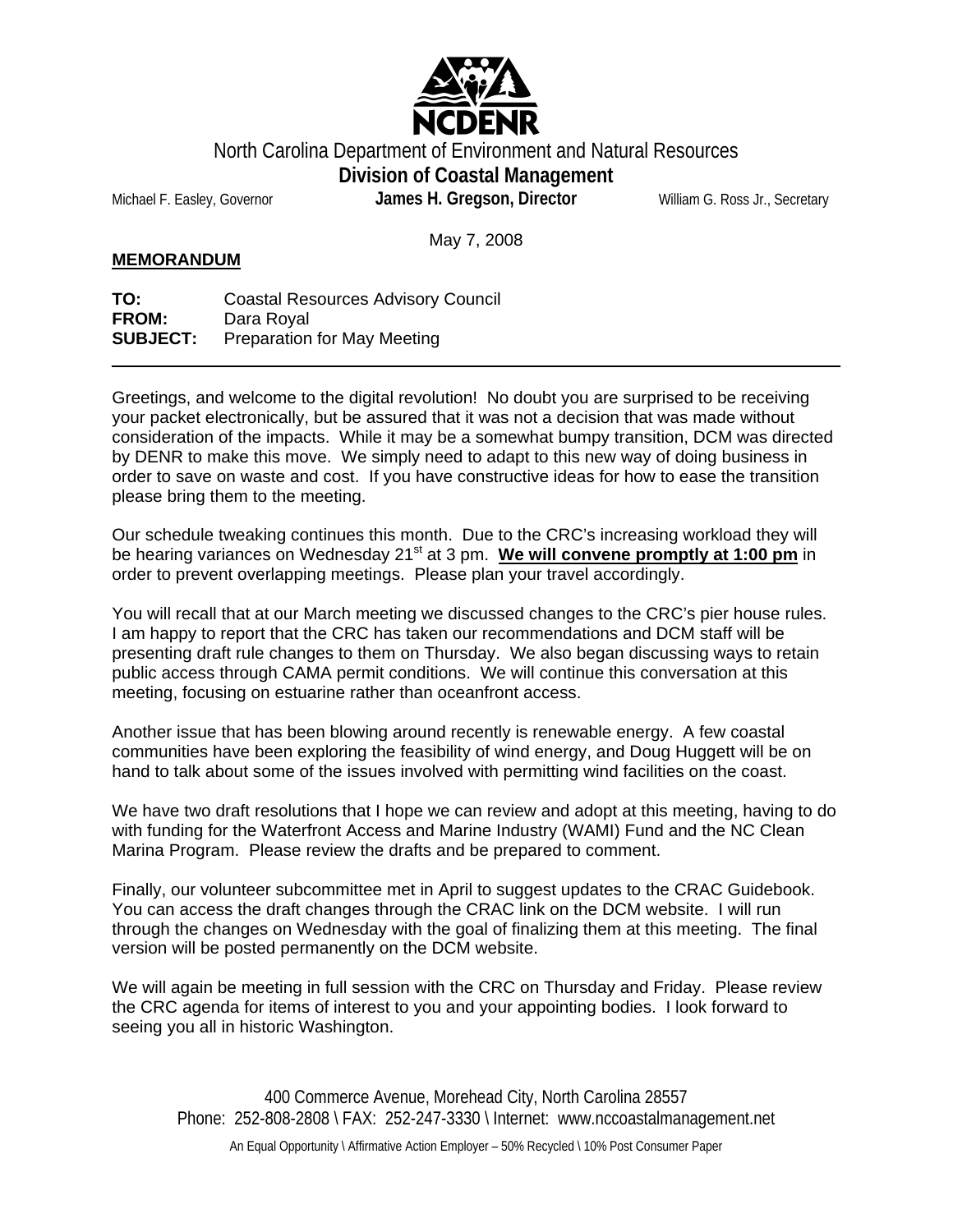# **NC Coastal Resources Advisory Council Clarion Hotel Kill Devil Hills, NC March 26, 2008 Meeting Summary**

## <span id="page-2-0"></span>**Attendance**

| Dara Royal, Chair          | Y | Wayne Mobley (Alan Saunders) | Y |
|----------------------------|---|------------------------------|---|
| Penny Tysinger, Vice Chair | Y | J. Michael Moore             | Y |
| Deborah Anderson           | Y | <b>William Morrison</b>      | Y |
| <b>Eugene Ballance</b>     |   | <b>Elwood Padrick</b>        | Y |
| <b>Bert Banks</b>          | Y | W. Burch Perry               | Y |
| Joe Beck                   |   | <b>Spencer Rogers</b>        | Y |
| Randy Cahoon               | Y | <b>Frank Rush</b>            | Y |
| <b>Carlton Davenport</b>   | Y | Robert Shupe                 | Y |
| <b>Eddy Davis</b>          | Y | Harry Simmons                | Y |
| Anne Deaton                | Y | Lester Simpson               | Y |
| <b>Christine Mele</b>      | Y | Paul Spruill                 |   |
| Webb Fuller                |   | Ray Sturza                   | Y |
| William Gardner, Jr.       |   | <b>Tim Tabak</b>             | Y |
| Renee Gledhill-Earley      | Y | <b>Reid Thomas</b>           |   |
| Gary Greene                |   | Joy Wayman                   | Y |
| <b>Judy Hills</b>          | Y | <b>Beans Weatherly</b>       | Y |
| Al Hodge                   | Y | David Weaver                 | Y |
| Maximilian Merrill         |   | William Wescott              | Y |
| <b>Joe Lassiter</b>        | Y | <b>Traci White</b>           | Y |
| <b>Travis Marshall</b>     | Y | <b>Rhett White</b>           | Y |
| Gary McGee                 |   | Don Yousey (David Stanley)   |   |
| Gary Mercer                |   |                              |   |
|                            |   |                              |   |

# **Wednesday 26th**

# **Call to Order**

Dara Royal called the meeting to order at 2 pm and the Council approved the January 2008 minutes. Royal announced that the Town of Wrightsville Beach had purchased Beach Access #33 with help from the Surfrider Foundation. The Advisory Council had supported action to preserve the access. Spencer Rogers added that the Surfrider Foundation would probably welcome donations to help with the costs.

# **Changes to CRC & CRAC Meeting Structure**

Royal reported that a joint CRC-CRAC made several recommendations to the meeting structure. One meeting (January) will probably be eliminated to reduce the total number of meetings for the year to five. Depending upon caseload, the CRC may on occasion hear some variance requests on Wednesday afternoons, with the CRAC meeting slightly earlier to accommodate that. Bob Emory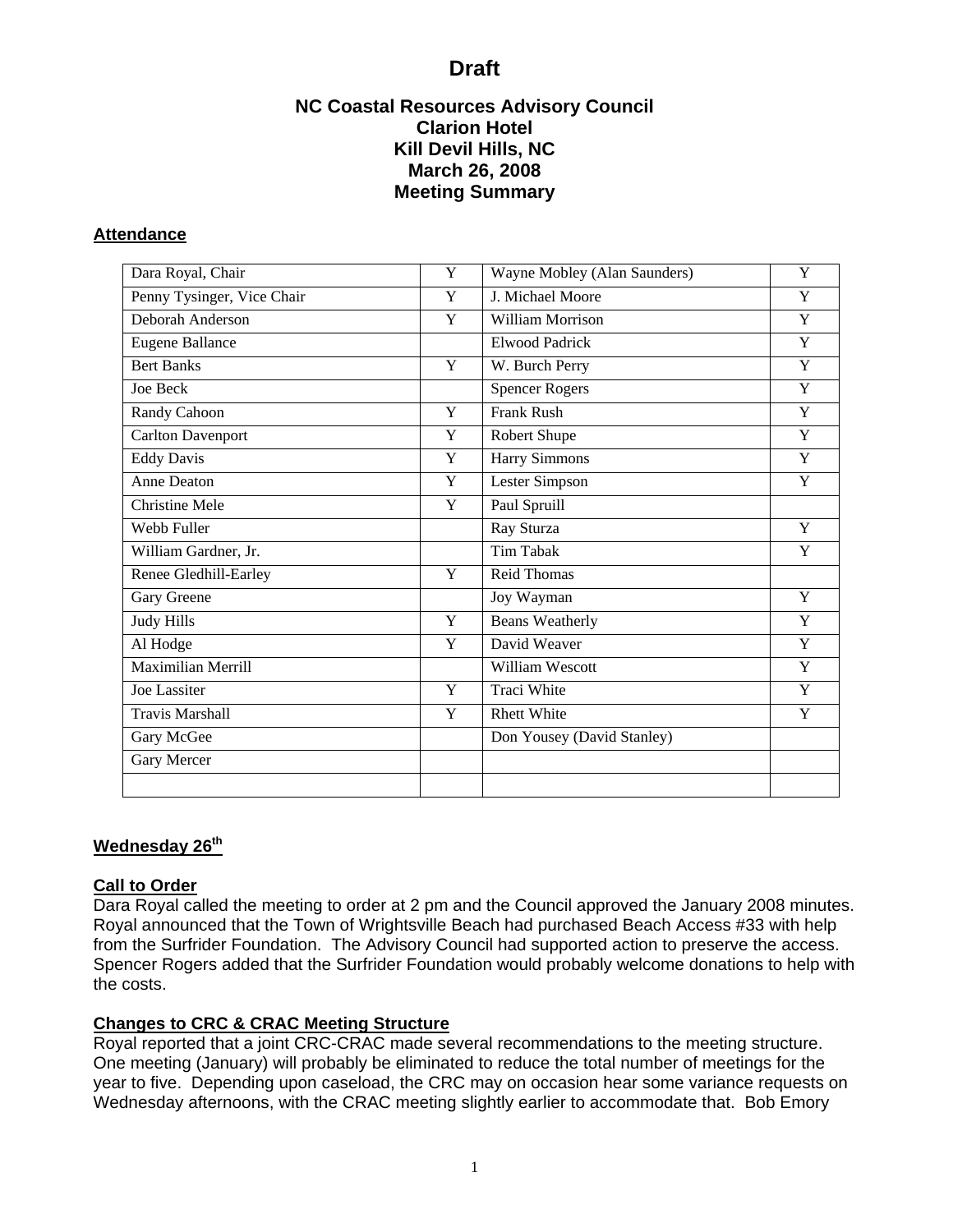said that the advantage would be to allow more time for other work on Thursday and Friday. The Advisory Council approved a motion to support the recommendation, scheduling CRAC meetings so that they do not conflict with variance proceedings, and retaining flexibility on start and end times.

Royal said the subcommittee will recommend a seating change to integrate the CRC and CRAC during committee meetings. They will recommend that I&S and P&SI only meet as needed and that Thursday afternoon meetings generally be run as a committee of the whole. In meetings as a committee of the whole the CRAC will be invited to participate in discussions, but will not be allowed to vote. The Advisory Council approved a motion to support these recommendations. Royal said that the subcommittee will recommend that land use plans be reviewed by the Advisory Council, who would issue a recommendation to the CRC on whether to certify the plans. The Advisory Council approved a motion to support this recommendation.

Royal said that the subcommittee will recommend that the CRC Executive Committee meet at the conclusion of the regular business meeting on Friday to frame the next meeting's agenda. They will also recommend that I&S and P&SI committee chairs remain on the Executive Committee. The Advisory Council approved a motion to support these recommendations.

## **CRAC Guidebook Revisions**

Dara Royal, Penny Tysinger, Harry Simmons, Bob Shupe and Tim Tabak volunteered to serve on a subcommittee to update the CRAC Guidebook.

## **Hyde County Land Use Plan Review**

John Thayer presented background on Hyde County and a summary of their Core Land Use Plan. Thayer noted that Hyde County is one of the oldest counties in the state and the second least populated. The County has less than 5,800 persons and no incorporated communities. Over 78% of the County is either in federal or state ownership, commercial forestlands, or wetlands. This Land Use Plan is a substantial update of their approved 1998 plan and most notable is the plan's attempt to point to the future development of countywide zoning and other development related ordinances. There are no notable policy statements that are more stringent than the State's CAMA rules "Minimum Use Standards".

Thayer said that the new plan includes disclosure statements recognizing that some of the stated policies may be unenforceable and/or rejected by NOAA for consistency purposes. Thayer stated that DCM staff believes that the plan meets the substantive requirements of the 7B Land Use Planning guidelines and there are no conflicts with other State or Federal rules or the State Coastal Management Program. Staff recommended that the plan be brought forward to the full CRC for certification.

Frank Rush questioned why a local government could not include a statement saying, for example, that they would not allow an outlying landing field (OLF). Thayer replied that NOAA usually rejects statements that are that specific because they may be counter to the national interest. DCM typically recommends more generic language, such as not allowing large airports. Thayer said that communities can be very broad in their discussion sections, but there is a higher threshold for approving policy statements. Rush asked what if a community did not want a new bridge or a widened highway? Thayer said that those policies could be enforceable, but in those cases it is a good idea to do early coordination with NCDOT. Travis Marshall added that NCDOT reviews draft land use plans to see if they conflict with existing NCDOT comprehensive transportation plans, and NCDOT also reviews certified land use plans before they develop a new transportation improvement program (TIP) plan.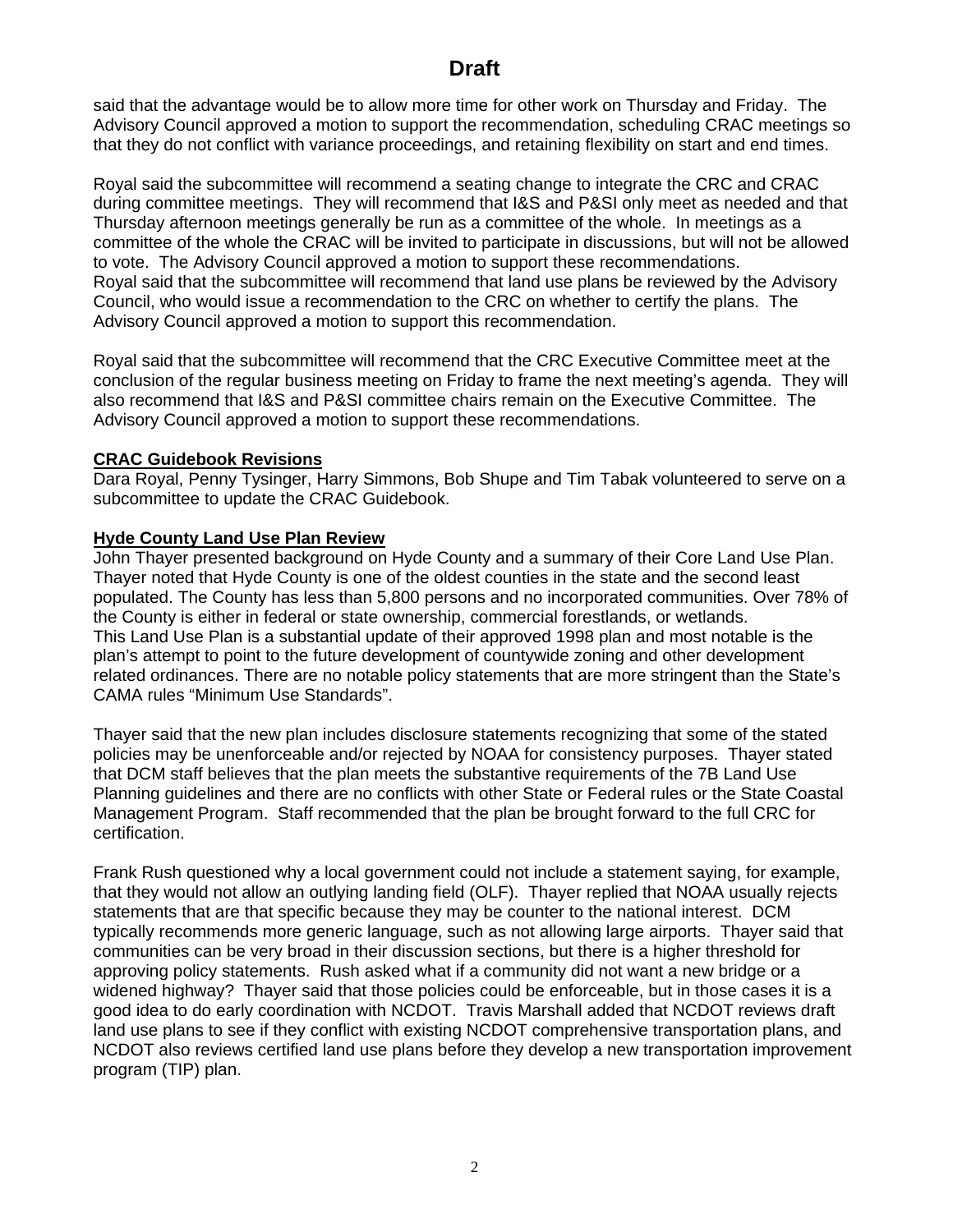Harry Simmons requested a follow up discussion about land use plans in the context of the CZMA and CAMA consistency, particularly as it relates to dredged material disposal. Penny Tysinger asked whether NOAA has certified any of NC's local land use plans. Thayer responded that since the new 7B rules took effect DCM has submitted one set of certified land use plans to NOAA as a routine program change (RPC). NOAA is requiring a higher standard of analysis of the changes than previously, so the plans are still under review.

Dave Weaver noted that the CRC was split on certifying the City of Wilmington's land use plan in January, and questioned what the standards are for denying certification. Thayer said that certification can be denied if there are any conflicts with the state's coastal program, or possibly with other agencies, but the CRC has to be very clear about what the conflicts are or why the plan is otherwise inadequate. Spencer Rogers recalled that the issue with the City of Wilmington's plan was not the CRC's preference on building height or size, but the fact that some of the proposed large new structures were to be built inside of a designated flood plain. Thayer offered to write a memo to the CRC reiterating the standards for non-certification. Bob Emory asked Thayer to review the standards with the CRC before they vote on the Hyde County plan.

Eddy Davis offered that the three counties that he works with are all in the process of revising their plans, and all three county governments are strongly opposed to the new coastal stormwater rules. Spencer Rogers made a motion to recommend certification. The motion was seconded and unanimously approved.

# **Enhancing Public Access through CAMA Permitting**

Jim Gregson introduced the subject by saying that public boating access is oftentimes lost when a marina is privatized. Gregson said that CAMA permits could possibly be conditioned to preserve some public access. Ted Tyndall said that said that privatization is increasingly common, and pointed out troubling instances where developers promised public access during the environmental review process, but reneged on that promise later on. Joe Lassiter added that retaining public access is often a point of negotiation during the permitting process, but is not currently a requirement. Gregson said that while staff supports the use of incentives and negotiated agreements, staff feels that if public access is not preserved by rule it will ultimately be lost. Penny Tysinger suggested that another possibility would be to require public access through subdivision ordinances or land use plan policies.

Gregson posed two core questions:

- 1. Does the CRAC think it is appropriate, when a public marina is privatized, to attach permit conditions requiring that some percentage of the slips, or launching and parking facilities, be made available to the public at reasonable rates?
- 2. Should the State consider Army Corps type access requirements on beaches that are nourished entirely with local funds?

The Advisory Council discussed the tradeoffs between loss of public trust versus private property rights. Joe Lassiter pointed out a functional conflict in the State's efforts to preserve access. Lassiter said the State's written policy is to preserve and expand public access, but in practice it facilitates privatization through simple and inexpensive general permitting. Lassiter said that a better policy would be to cluster private and commercial development and preserve other areas for public access.

Frank Rush said that Emerald Isle has created incentives for public access in zoning districts where they are likely to see redevelopment activity. A developer can negotiate to provide public access in exchange for a higher density allowance. The developer would also have to mitigate for the higher density.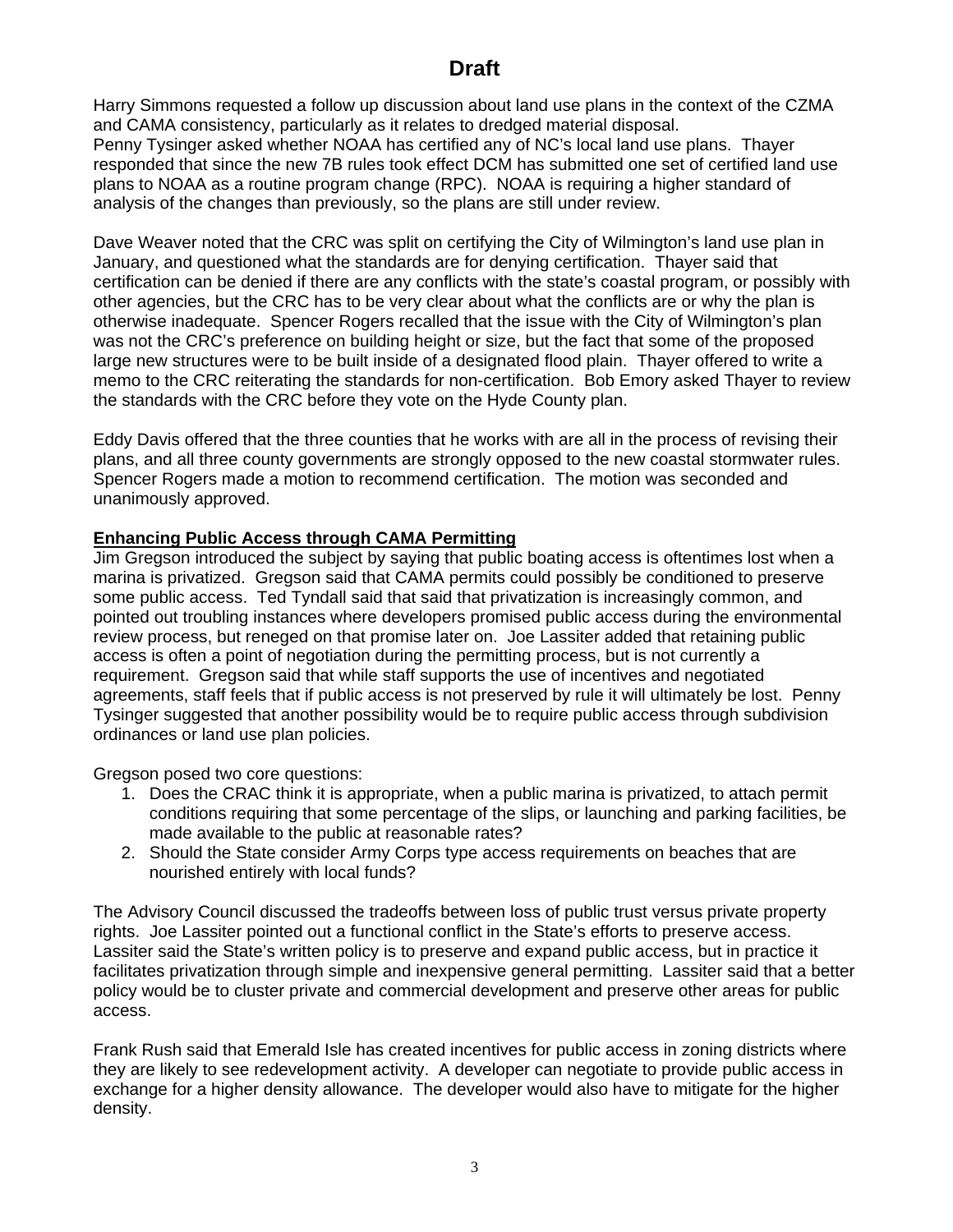Al Hodge said that we can separate short-term and long-term issues. In the short term, if a developer commits to preserving public access, DCM and DWQ can condition the permits to ensure that promise is kept. In the long term, Hodge suggests it is necessary to address the conflict that Joe Lassiter identified.

Tim Tabak asked what would trigger DCM or other agencies to re-open a permit, which might then allow the agency to attach new conditions for access. Joy Wayman said that a simple change in ownership would not be sufficient. The State Property Office would ask DCM to look into transferring the permit once the title and submerged lands easement transfer, but that alone would not enable regulatory agencies to add permit conditions. Ted Tyndall added that permit transfers usually require just a transfer of existing operational conditions, so it would take a application to modify the permit, or a new permit application, to allow agencies to attach conditions.

Bob Shupe asked whether this push to preserve access was a CRAC initiative. Gregson replied that it is a response to the Waterfront Access Steering Committee's recommendations to protect and reclaim some public boat slips and ramps.

Judy Hills asked whether the conditions to provide access would include adequate parking. Al Hodge wondered if regulatory agencies could offer incentives to NCDOT (such as mitigation credits) if they provide parking. Hodge noted that this would require regulatory changes. Doug Huggett noted that DCM cannot require that NCDOT provide access facilities if there was no existing or traditional access at the site; if there were, then NCDOT could not take it away.

Christine Mele asked who would be liable for public losses in a privately owned and maintained marina, and who would be responsible for maintenance and repair of the public access portion. Mele said that the ideas seemed to be all regulatory in nature, and that more incentives are needed. Gregson asked whether it is reasonable, when a developer wants to turn a marina from 100% public to 100% private, to require that developer to set aside a percentage for public access, possibly leased at a reasonable rate.

Spencer Rogers said that if regulations get too onerous then developers will be more inclined to avoid complications and simply build condos, as is often the case with ocean fishing piers. Gregson disagreed, saying that the water is the more important feature, therefore building condos without providing slips and acess is not a likely scenario.

Dave Weaver asked why the state does not charge private interests for usurping public trust waters. Mike Lopazanski replied that the CRC debated this question extensively in the 90s, and made a request too the General Assembly to take action, but only received token response. Frank Rush asked if the state were to begin charging marinas for leases, should it also charge homeowners for their private piers. Dara Royal felt it would be fair to do so.

Tim Tabak asked whether marine pumpouts could also be privatized. Mike Lopazanski said that if a pumpout is funded using a DCM grant then it has to remain available to the public for at least five years, but could be privatized after that.

Penny Tysinger suggested a study of how to preserve access through permitting, looking at other state agencies' limitations. Tysinger asked if it's possible to survey in public access rights of way. Joe Lassiter asked whether it is feasible to trade impacts for access. Gregson replied no, that state agencies had already looked into this, and still gets those types of requests from developers. Gregson said that the agencies concluded that it is not a viable approach.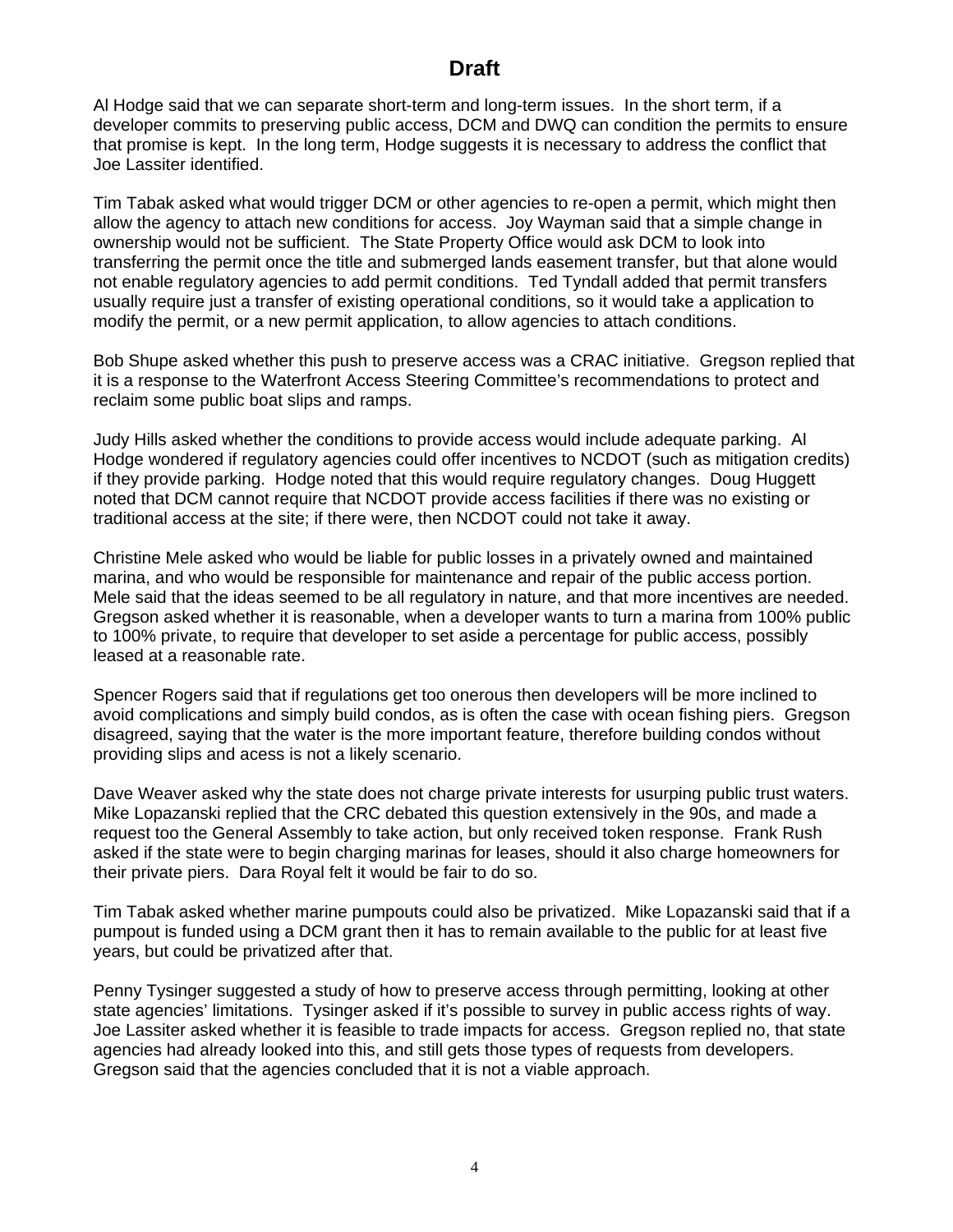The CRAC expressed a strong consensus that where a public marina is privatized, particularly in public trust waters, the private owners should be required to reserve some portion of the facilities for public use. The Advisory Council acknowledged that there will be additional issues to work out, such as liability for public facilities within a private marina, providing consistent pumpout service, and compliance monitoring, but felt that these issues can be resolved.

Gregson asked for the Advisory Council's thoughts on access requirements associated with locally funded nourishment projects. Harry Simmons asked if access can be clustered, i.e. fewer number of accesses with more space and better amenities per facility. Gregson asked whether it is worthwhile to look at using the Army Corps' access guidelines when permitting locally funded nourishment projects. Simmons cautioned that the Corps' program is not perfect, and might not be a good model. Steve Underwood added that DCM has in the past looked into recommending specific requirements for access density and spacing, but concluded that a one size fit all approach was not feasible. Frank Rush acknowledged the importance of the goal, but told members to remember private property rights and be wary of takings and exactions. Rush said that incentives would be preferable.

The Advisory Council passed a motion to ask the CRC to direct staff to return as soon as possible with a suite of ideas, including permit conditions and incentives, for preserving and reclaiming some public access. The Advisory Council agreed to hold off on further discussion about oceanfront access for the time being.

# **Pier House Rules**

Tancred Miller said that at the January meeting Commissioner Renee Cahoon mentioned that Jennette's Pier in Nags Head, which is owned by the NC Aquariums, would like to replace its existing pier house with a two-story structure that would be able to accommodate aquarium exhibits, classrooms, and research space. That development would not be permittable under the CRC' s current rules, so the Aquariums would only be allowed to do this via a variance or changes to the rules.

Aquariums Director David Griffin was in attendance and explained that the Aquariums would like to replace the pier house in its existing location. The Commission's rules allow existing pier houses to be replaced under certain conditions, including the new structure having the same dimensions as the one being replaced. Vertical expansion is therefore not currently permittable. Another potential complication is that the existing pier house is oceanward of the high water line, and therefore stands over public trust waters. The CRC's rules do not currently allow for non-water dependent structures to be built over public trust waters.

Despite the potential challenges, the Advisory Council supported allowing two-story replacements, but was not unanimous about whether they should be handled through variances or rule amendments.

This request from the Aquariums came in their effort to fulfill the Waterfront Access Study Committee recommendation that the State own and operate three oceanfront fishing piers, one near each of the three aquariums. The State acquired Jennette's Pier for \$5 million in 2002, including the pier house and several adjacent bungalows that are rented out. In addition to replacing and expanding the pier house, the State proposes to build a new concrete and steel pier, 100 feet long, and elevated 25 feet over the water. The expected project cost is \$13 million, which would come entirely from door receipts.

Given the configuration of the high ground, the Advisory Council agreed with Mr. Griffin that it would be difficult for a new pier house to be built onshore and provide the same educational experience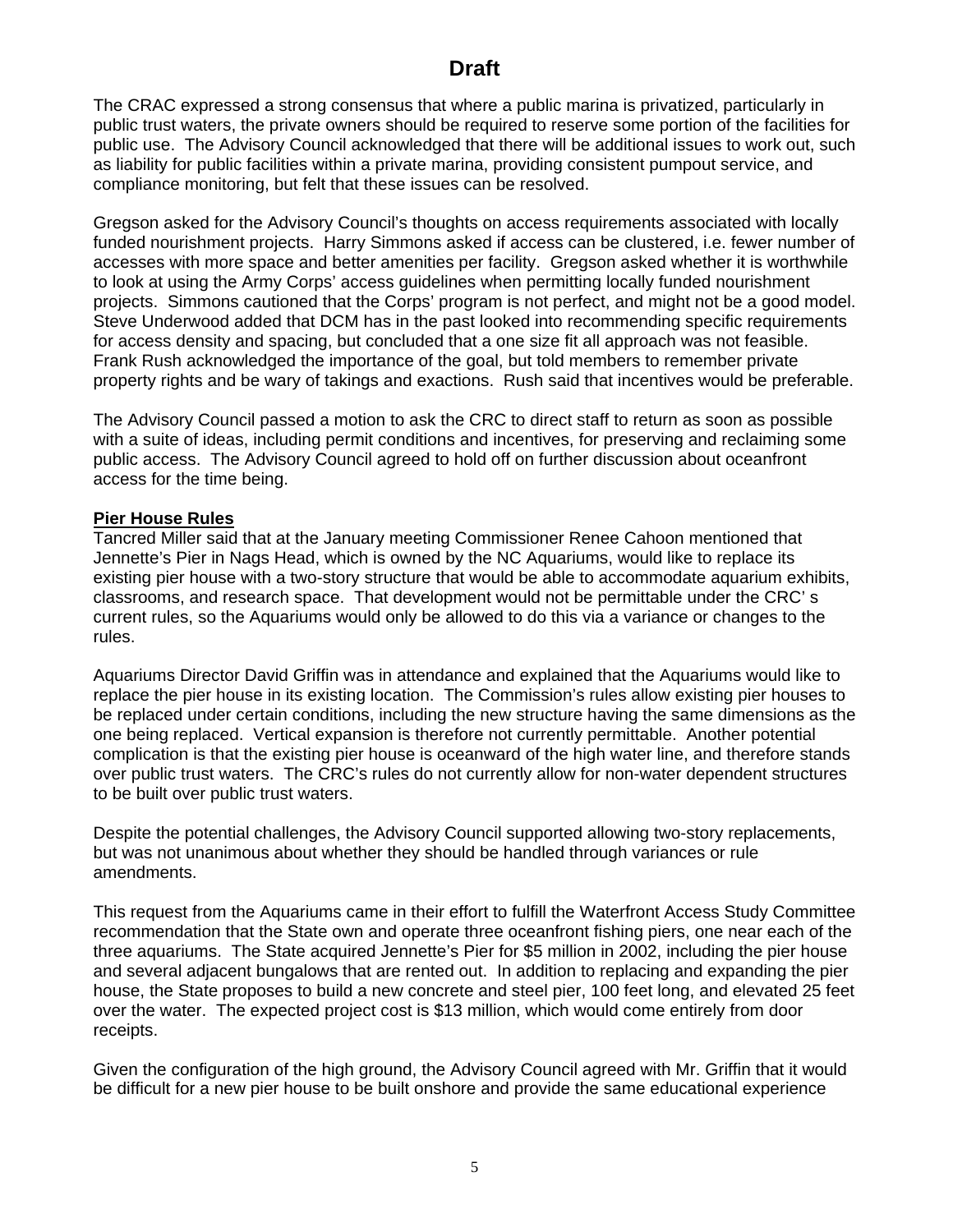and access opportunities as the house being replaced and expanded in its current location. Moving the house onshore would also create problems with providing adequate parking and septic disposal.

Spencer Rogers cautioned that the safest place for any structure is as far back on the beach as possible. Spencer said that at \$13 million the pier and house might be storm resistant but will not be storm proof, and even the much touted Johnnie Mercer's Pier had structural failures prior even to its completion.

The Advisory Council debated the pros and cons of restricting the vertical expansion ability to stateowned pier houses, since it seems more certain that State-owned properties would be maintained for the public benefit. Another way to ensure access would be in regulating structures by use, rather than by ownership. A majority of the CRAC felt that it would be equitable to allow vertical expansion regardless of ownership, as long as the piers and pier houses are for the public use and benefit. Staff concurred with this position, and felt that the added space could help make privately owned fishing piers more economically viable and increase their prospects for survival. The Advisory Council thought that the provision should be available to all piers, and we agreed that a rule change would be more efficient than a multitude of variance requests.

A motion was made and seconded to recommend that the CRC amend its rules as necessary to allow all pier houses, whether new or existing, and whether publicly or privately owned, the option to expand vertically to a maximum of two stories. The rules should allow vertical expansion whether the pier house is over land or over public trust waters. The motion carried by a vote of 17-6.

### **New Business/Old Business**

With no further business the Council adjourned at 5 pm.

# **Thursday 27th & Friday 28th**

Advisory Council met in session with CRC.

##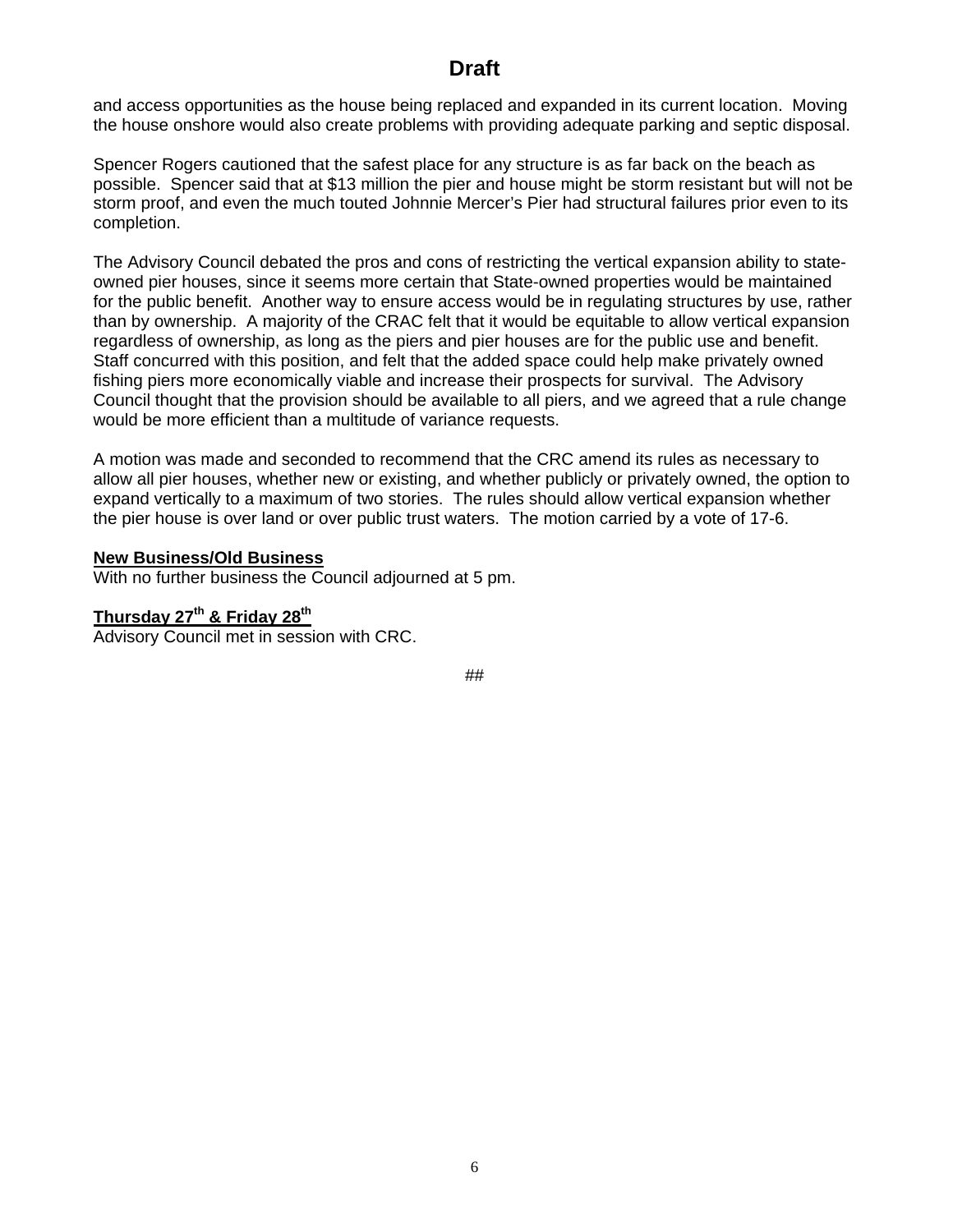

North Carolina Department of Environment and Natural Resources **Division of Coastal Management** 

<span id="page-8-0"></span>Michael F. Easley, Governor **James H. Gregson, Director** William G. Ross Jr., Secretary

# **MEMORANDUM CRC-08-22**

**To:** The Coastal Resources Advisory Council **From:** Michael Christenbury, Wilmington District Planner **Date:** May 7, 2008 **Subject:** Village of Bald Head Island Core Land Use Plan (May 22, 2008 CRC Meeting)

# **The Village of Bald Head Island is requesting certification of their 2008 Core Land Use Plan (LUP).**

*Note: There is not separate P&SI sub-committee report memos or meetings. As such this LUP certification request for Bald Head Island will first go through the CRAC on Wednesday for comment and recommendation for action by the CRC on Thursday morning instead of Friday.* 

# **Overview**

The Village of Bald Head Island is located in southeastern Brunswick County, at the mouth of the Cape Fear River. The Village of Bald Head Island is North Carolina's southern most cape barrier island and has a year-round population of approximately 205 residents and an estimated peak seasonal population of 4,005.

The Village at Bald Head Island may be best described as an architecturally integrated planned unit development or a planned resort destination community. The Village is a very unique location in that no automobiles are permitted on the island for personal transportation. Travel to and from the Village is provided by a private ferry system that operates year round. The ferry system is operated by the primary developer on the island, Bald Head Island Limited, and provides residents and visitors with round trip service originating from Indigo Plantation located in Southport, NC. The road network present throughout the Village does support passenger vehicles and full size vehicles are allowed in the Village by permit only. These vehicles are generally present on the island to support construction activity. The vehicles are transported to the island by barge. There are several trucks that remain on the island year round to support municipal operations, including emergency management and police operations.

According to the Village's mission statement within the plan, Bald Head Island is a residential, family oriented community and major family vacation destination committed to living in harmony with nature while being supportive of activities and services necessary to enhance the quality of life on the Island.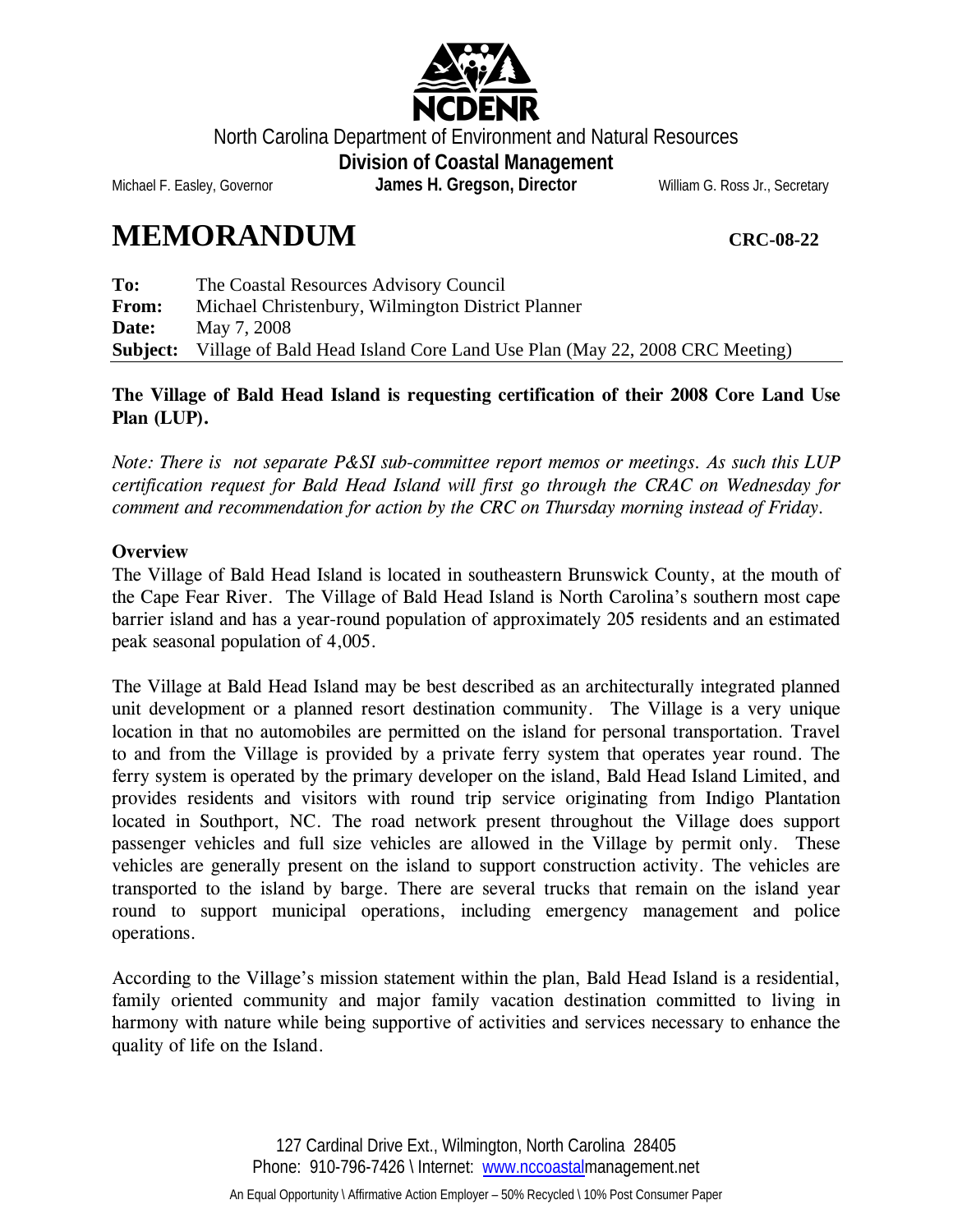The Village of Bald Head Island Village Council held a duly advertised public hearing and voted by resolution to adopt the land use plan on April 11, 2008. The plan was prepared through a facilitated process utilizing workshops with citizens, the Village Council, and the Land Use Planning Committee. The goals and policies in the plan are a result of detailed analysis and discussion of key issues identified in the workshops.

The public had the opportunity to provide written comments up to fifteen (15) business days (excluding holidays) prior to the CRAC meeting. April  $30<sup>th</sup>$  was the deadline date. No comments were received.

**DCM Staff recommendation:** DCM Staff has determined that the Village of Bald Head Island has met the substantive requirements outlined within the 2002 Land Use Plan Guidelines and that there are no conflicts evident with either state or federal law or the State's Coastal Management Program.

DCM staff recommends that the CRAC forward the Village of Bald Head Island Land Use Plan to the CRC for certification.

*As a reminder, please bring the pre-circulation packet (you received during the first week in May) to the CRAC/CRC meeting including: memo, LUP outline, executive summary, policy and implementation statements. If you have any questions please do not hesitate to contact me (Mike Christenbury) at 910-796-7426.*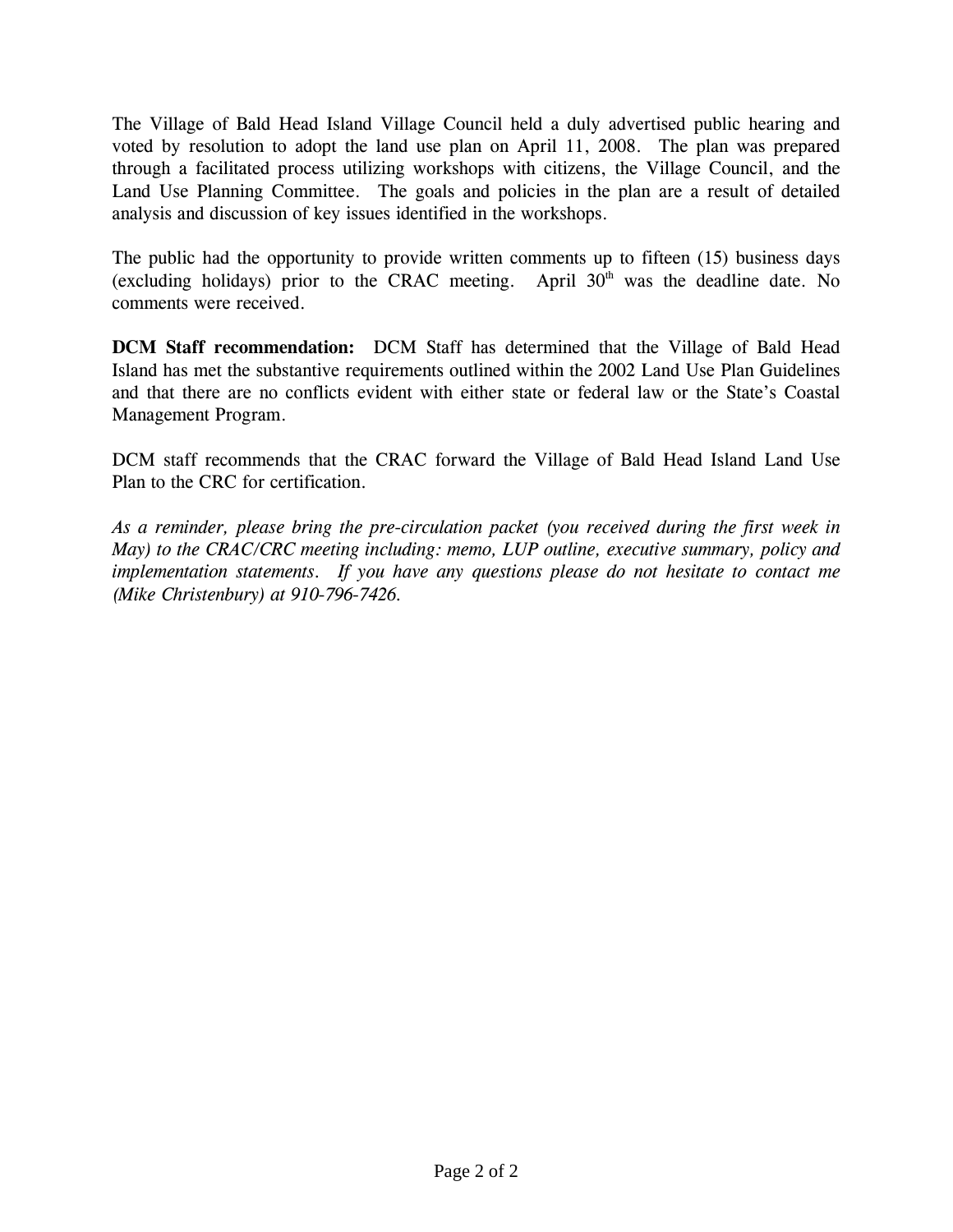## *DRAFT*  **NORTH CAROLINA COASTAL RESOURCES COMMISSION RESOLUTION SUPPORTING CONTINUED FUNDING OF THE WATERFRONT ACCESS AND MARINE INDUSTRY FUND**

<span id="page-10-0"></span> **WHEREAS**, the Waterfront Access Study Committee reported to the Joint Legislative Commission on Seafood and Aquaculture that rapid development along the coast has brought higher property values and taxes that have resulted in the loss of traditional maritime industries and public access, and;

 **WHEREAS**, the Waterfront Access Study Committee developed 27 recommendations addressing the loss of access along the coast including items for the General Assembly to address, such as establishing a trust fund to assist in the retention and enhancement of working waterfronts, as well as initiatives for state agencies and local governments, and:

 **WHEREAS**, the General Assembly felt state intervention was needed to ensure existing and future waterfront-dependent uses and continued access to the state's public trust waters, creating and allocating \$20 million to the Waterfront Access and Marine Industry Fund in 2007 to acquire waterfront properties or develop facilities to provide, improve or develop public and commercial waterfront access, and;

 **WHEREAS**, thirteen sites were selected for funding to provide waterfront access to a variety of user groups, including commercial and recreational fishermen, pier fishermen, recreational boaters and marine industry as well as several sites in strategic locations for important state research and habitat enhancement efforts, and;

 **WHEREAS**, the Waterfront Access and Marine Industry Fund was successful in leveraging the \$20 million appropriation drawing additional sources of financial support in excess of \$71 million, and;

 **WHEREAS**, the projects funded are judged based on multi-purpose and multi-use benefits that include ocean and coastal waters access, CHPP implementation, fishing and boating access, mitigation and habitat enhancement.

 **THEREFORE, IT IS HEREBY RESOLVED THAT,** the North Carolina Coastal Resources Commission encourages the N.C. General Assembly to support future and continued funding of the Waterfront Access and Marine Industry Fund as it will be a benefit to many of the State's joint interests and goals. Continued funding of the Waterfront Access and Marine Industry Fund will ensure public access to harbors, beaches, estuarine and ocean waters, and inlets and maintain the cultural integrity and character of eastern North Carolina.

Robert R. Emory, Jr. Date Chair, N.C. Coastal Resources Commission

\_\_\_\_\_\_\_\_\_\_\_\_\_\_\_\_\_\_\_\_\_\_\_\_\_\_\_\_\_\_\_\_\_\_\_ May 23, 2008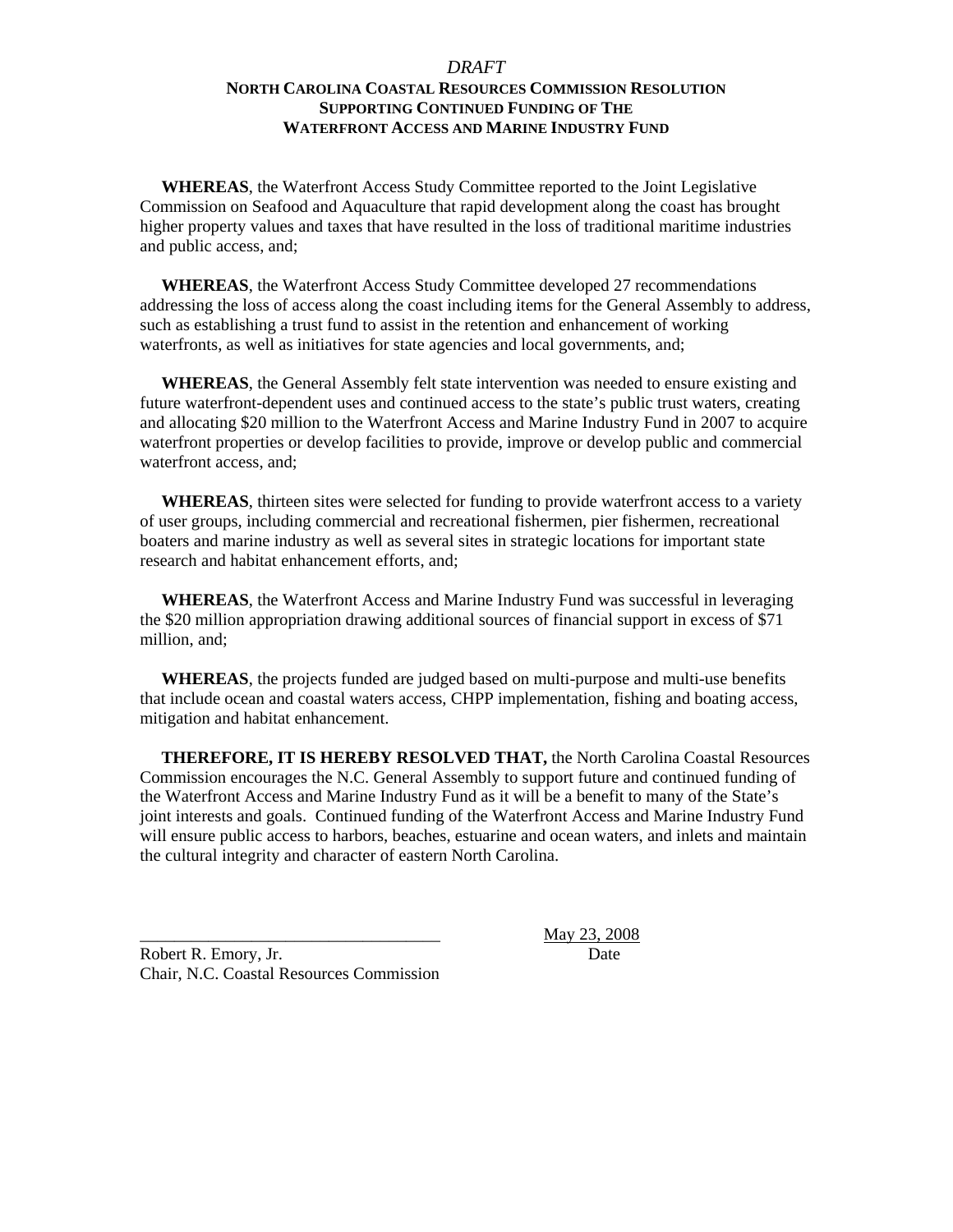### *DRAFT*

# <span id="page-11-0"></span>**North Carolina Coastal Resources Advisory Council Resolution Supporting The Funding of The North Carolina Clean Marina Program**

 **WHEREAS**, more than 360,000 boaters use North Carolina's waterways for business, recreation and transportation, which can contribute to water pollution and shellfish closures by leaving trash, spilled fuel and dumped sewage in our coastal waters, and;

 **WHEREAS**, by virtue of their location at the water's edge, marinas can have a significant impact on local water quality, which can be minimized through the implementation of operational and maintenance practices and boater education efforts, and;

 **WHEREAS**, the N.C. Division of Coastal Management created the N.C. Clean Marina Program as an initiative to educate marina operators about Clean Marina practices and to recognize them for their voluntary efforts to promote and protect clean water as well as for their efforts toward environmental stewardship, and;

 **WHEREAS,** the Division of Coastal Management increased efforts in 2007 to expand the N.C. Clean Marina Program through the creation of a year-long dedicated staff position that facilitated program development by traveling coast-wide to increase marina certifications, holding educational workshops, and increasing boater awareness of Clean Marinas, and;

 **WHEREAS**, during 2007, the N.C. Clean Marina Program doubled the number of participating marinas to 16, began working with an additional 11 marinas on their certifications, doubled the number of marinas participating in workshops, and;

 **WHEREAS**, the Division of Coastal Management is unable to continue funding for this position and maintain the program at its current level of outreach and education with coastal marinas, and;

 **WHEREAS**, through non-regulatory programs such as this, the State has a unique opportunity to transfer information to the public and develop relationships with the regulated community that foster trust and a greater understanding of State requirements for development and the impacts on coastal resources. These relationships ultimately lead to a smoother permitting process, fewer violations and overall benefits to coastal resources.

 **THEREFORE, IT IS HEREBY RESOLVED THAT,** the North Carolina Coastal Resources Advisory Council supports the funding of a full-time position for the N.C. Clean Marina Program that would allow the Division of Coastal Management to maintain the program at its 2007 level of involvement with coastal marinas.

\_\_\_\_\_\_\_\_\_\_\_\_\_\_\_\_\_\_\_\_\_\_\_\_\_\_\_\_\_\_\_\_\_\_\_ May 21, 2008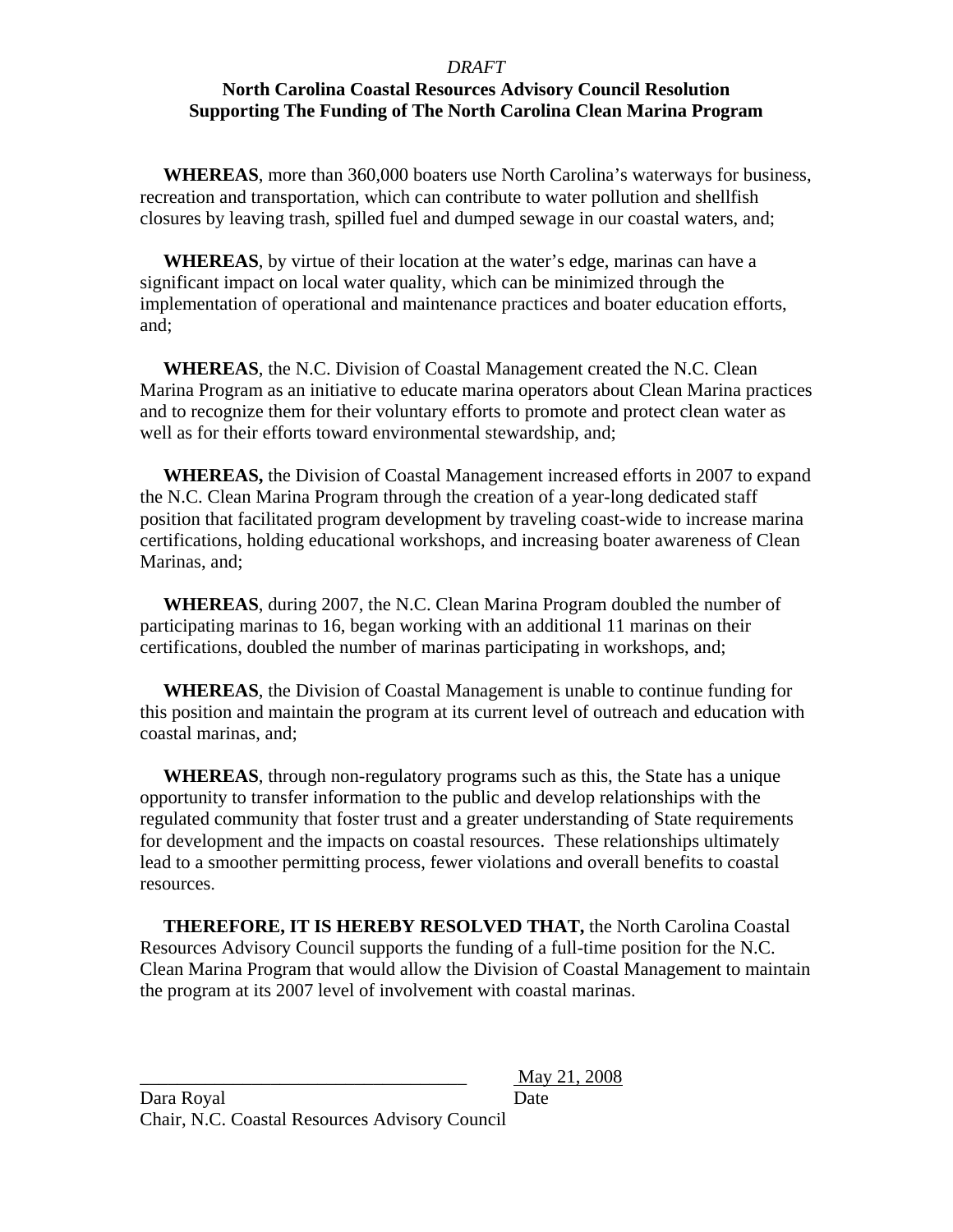### *DRAFT*

## **NORTH CAROLINA COASTAL RESOURCES COMMISSION RESOLUTION SUPPORTING THE ENVIRONMENTAL MANAGEMENT COMMISSION AMENDMENTS TO THE COASTAL STORMWATER PROGRAM**

 **WHEREAS**, in response to a N.C. Division of Water Quality comprehensive review of the effectiveness of the existing Coastal Stormwater Rule, the N.C. Environmental Management Commission concluded that the existing Rule was outdated and ineffective in providing an adequate level of environmental protection to the coastal ecosystem, and;

 **WHEREAS**, more than 56,000 acres of North Carolina's shellfishing waters have been permanently closed to commercial shellfish harvesting, with more than 90 percent of these closures attributable to stormwater run-off, and;

 **WHEREAS**, the Environmental Management Commission is proposing to alter the lowdensity threshold, amount of stormwater controlled and treated by best management practices, the threshold for coverage and the vegetative setback, particularly in areas located within a half-mile of waters designated for shellfish harvesting, and;

 **WHEREAS**, while these changes to the rule are broad and far reaching, the Environmental Management Commission is confident that these types of amendments are necessary to protect our vital coastal waters, and;

 **WHEREAS**, most of North Carolina outside the 20 coastal counties is already covered by a stormwater control program that is more stringent than the controls currently in place in most of the coastal counties, and;

 **WHEREAS**, the proposed amendments exempt redevelopment of existing lots, provided there is no net increase in impervious surface and the redevelopment incorporates equal or better stormwater controls than the previous development, and;

 **WHEREAS**, the recently adopted Phase II Stormwater Rules and Universal Stormwater Management Program do not cover all coastal areas or shellfishing waters (surface waters rated SA and SB), depend at least in part on voluntary participation, and are not designed to include rural areas potentially targeted for development, and;

 **WHEREAS**, the Coastal Habitat Protection Plan Steering Committee recognizes that stormwater runoff is the primary cause of water quality degradation and shellfish harvest area closures and that the link between increased impervious surfaces, pollutants washed into rivers, bays, and estuaries, and unsafe levels of fecal contaminants in shellfish waters, is scientifically documented.

 **THEREFORE, IT IS HEREBY RESOLVED THAT,** the North Carolina Coastal Resources Commission supports the amendments to the Environmental Management Commission's Coastal Stormwater Rules.

Robert R. Emory, Jr. Date Chair, N.C. Coastal Resources Commission

\_\_\_\_\_\_\_\_\_\_\_\_\_\_\_\_\_\_\_\_\_\_\_\_\_\_\_\_\_\_\_\_\_\_\_ May 23, 2008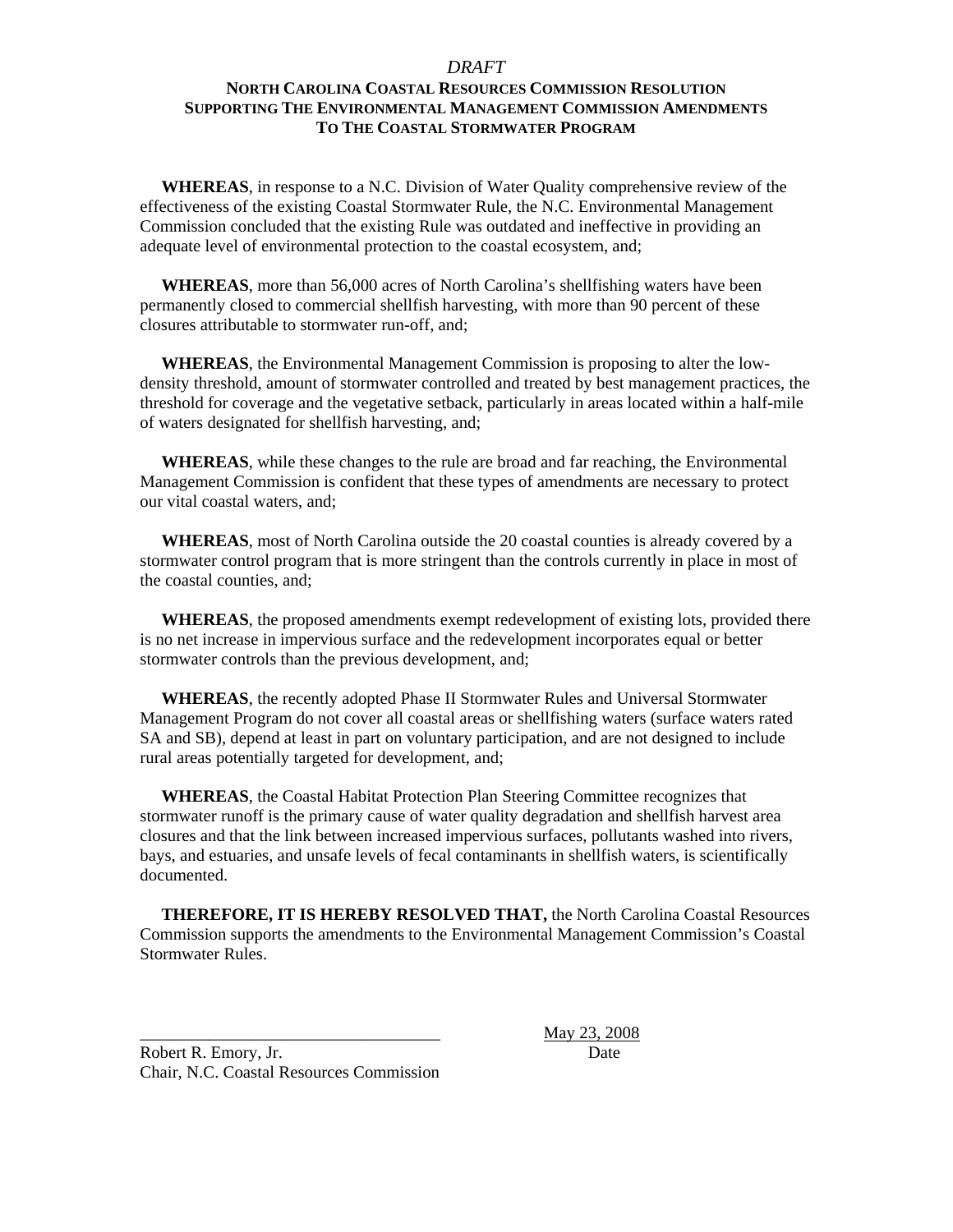<span id="page-13-0"></span>NC DEPARTMENT OF ENVIRONMENT AND NATURAL **RESOURCES** DIVISION OF COASTAL **MANAGEMENT** 

# **Coastal** Resources **Advisory Council** Guidebook

NC Division of Coastal Management 400 Commerce Ave, Morehead City, NC 28557 Phone 252.808.2808 • Fax 252.247.3330 Email Angela Willis@ncmail.net Web Site www.nccoastalmangement.net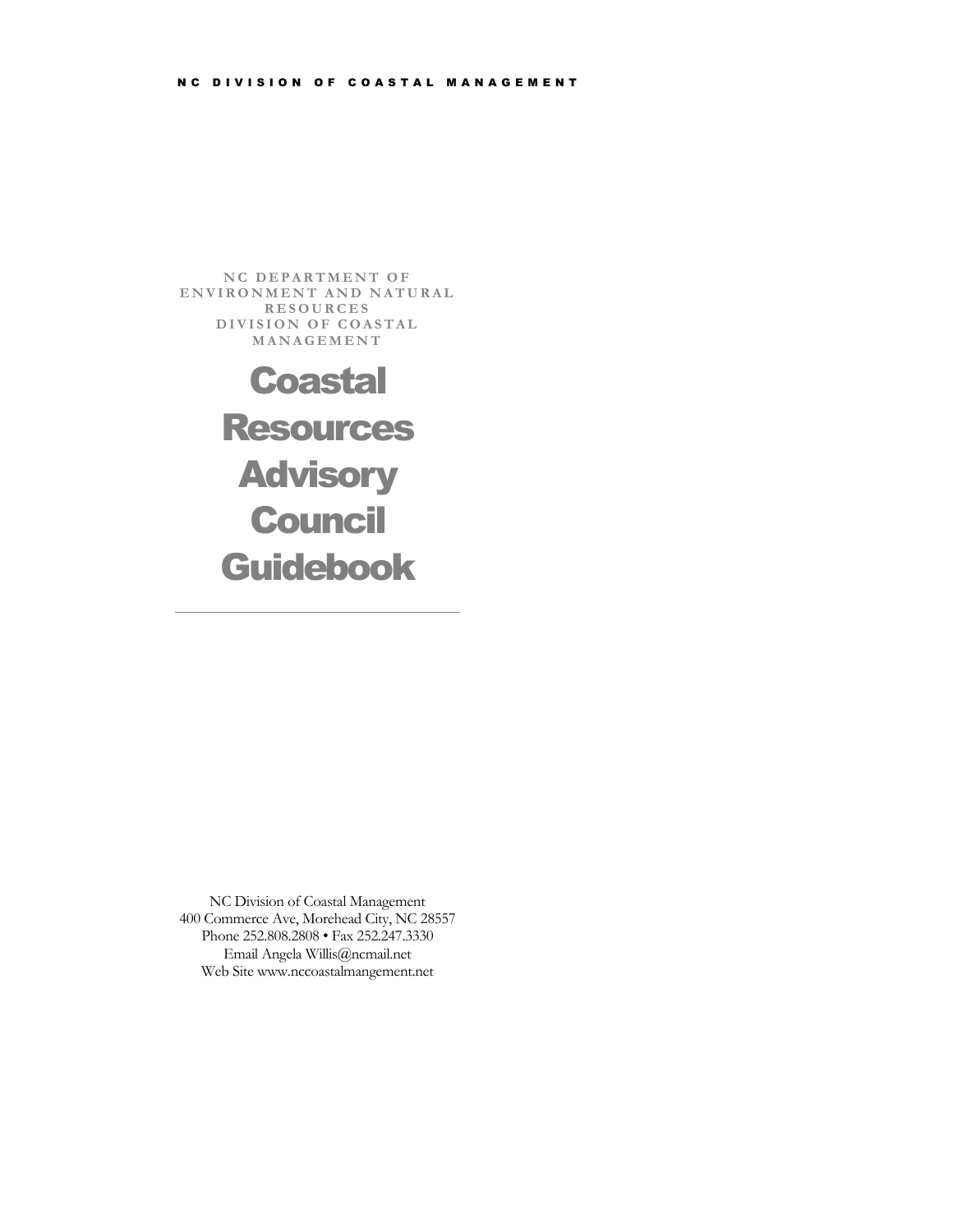# Table of Contents

#### Welcome To NC's Coastal Resources

| <b>Advisory Council</b> |  |
|-------------------------|--|
|                         |  |

### CHAPTER 1

| <b>INTRODUCTION: COSTAL AREA MANAGEMENT ACT</b> |                         |
|-------------------------------------------------|-------------------------|
| (CAMA), THE COASTAL RESOURCES COMMISSION        |                         |
| (CRC) AND THE COASTAL RESOURCES ADVISORY        |                         |
| <b>COUNCIL (CRAC)</b>                           |                         |
| <b>The Coastal Area Management Act</b>          | 1                       |
| <b>CAMA Areas of Environmental Concern</b>      | $\overline{\mathbf{2}}$ |
| <b>CAMA Permits</b>                             | 2                       |
| <b>Coastal Resources Commission</b>             | 3                       |
| <b>Coastal Resources Advisory Council</b>       | 3                       |

### C H A P T E R 2

| <b>RESPONSIBILITIES OF A CRAC MEMBER</b> |   |
|------------------------------------------|---|
| <b>The Statute</b>                       | 5 |
| <b>County Members</b>                    | 5 |
| <b>City Members</b>                      | R |
| <b>Planning District (Council of</b>     |   |
| <b>Government</b> ) Members              |   |
| <b>State Agency Members</b>              | 8 |
| <b>Technical/Scientific Members</b>      |   |

### C H A P T E R 3

| <b>CRAC MEETINGS AND OPERATING PROCEDURES</b> |    |
|-----------------------------------------------|----|
| <b>Meetings</b>                               | 10 |
| <b>Attendance</b>                             | 10 |
| <b>Officers</b>                               | 11 |
| <b>Standard Order of Business</b>             | 11 |
| <b>Council Agendas</b>                        | 12 |
| <b>Committees and Task Forces</b>             | 12 |
| <b>Strategic Planning and</b>                 |    |
| <b>Setting Priorities</b>                     | 7  |

### CHAPTER 4

|  | <b>CRC MEETINGS AND OPERATING PROCEDURES</b> |
|--|----------------------------------------------|
|--|----------------------------------------------|

| <b>Meetings</b>              | 13 |
|------------------------------|----|
| <b>Officers and Staffing</b> | 13 |

| <b>Standard Order of Business</b>      | 14 |
|----------------------------------------|----|
| <b>Standing Committees</b>             | 14 |
| <b>Commenting on Issues Before the</b> |    |
| <b>CRC or Bringing New Issues</b>      |    |
| to the CRC                             | 14 |
| <b>Communicating CRC Actions and</b>   |    |
| <b>Deliberations</b>                   | 5  |

### C H A P T E R 5

| <b>REIMBURSEMENT OF EXPENSES</b> |    |
|----------------------------------|----|
| <b>Allowable Travel Expenses</b> | 16 |

| <b>Submitting Claims</b> |  |
|--------------------------|--|
|                          |  |

#### C H A P T E R 6

| <b>CODE OF CONDUCT / POTENTIAL CONFLICTS OF</b> |    |
|-------------------------------------------------|----|
| <b>INTEREST</b>                                 | 18 |

### CHAPTER 7

| STATE COASTAL MANAGEMENT STAFF        |    |
|---------------------------------------|----|
| <b>RESPONSIBILITIES AND BUDGET</b>    |    |
| <b>Division of Coastal Management</b> |    |
| Mission                               | 20 |
| <b>Organization</b>                   | 20 |
| <b>Budget</b>                         | 21 |
| <b>Grant Funds</b>                    | 21 |
| <b>Information Resources</b>          | 21 |

#### A P P E N D I C E S

|  |  |  |  | <b>A</b> - CRC and CRAC Members |
|--|--|--|--|---------------------------------|
|--|--|--|--|---------------------------------|

- B Bylaws and Upcoming Meetings of the CRAC
- C CRC Internal Operating Procedures
- D Standing Committee Membership
- E Staff Contacts
- F Legislative Contacts
- G Listing of Relevant Statutes and Copies of Executive Orders
- H Acronyms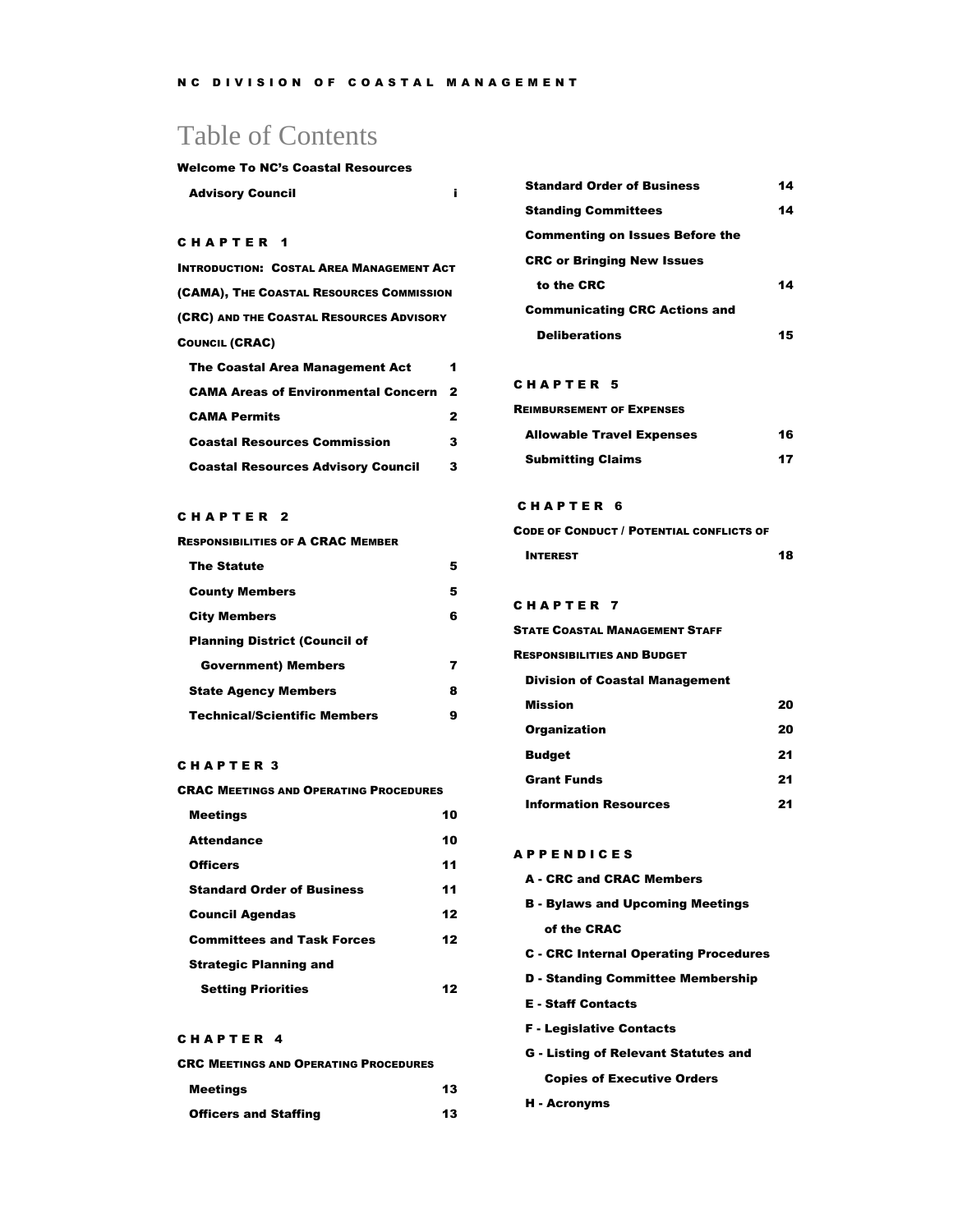# **WELCOME TO NORTH CAROLINA'S COASTAL RESOURCES ADVISORY COUNCIL!**

You have been appointed to join 44 other North Carolina representatives in a very important mission. The Coastal Resources Advisory Council (CRAC) works with the Governor-appointed Coastal Resources Commission (CRC) to balance and foster the protection and wise development of NC's coastal resources, through both planning and regulation.

As a member of the CRAC your role is to serve as the communications link between the CRC and your appointing body. You are empowered to represent the interests of your appointing body before the CRC, and are expected to keep your appointing body informed about CRC actions and proposals.

 You will be appointed to one of two standing committees of the CRC by the CRC Chairman, either the Planning and Special Issues Committee or the Implementation and Standards Committee. Each committee is made up of approximately half of the CRC and CRAC membership and provides advisory recommendations to the CRC following lively discussion and debate. The CRAC as a separate body also uses its initiative to make recommendations to the CRC.

You will be introduced to your fellow CRAC members at your first meeting of the group. Materials for this and subsequent meetings are usually posted on the DCM website two weeks prior to each meeting. arrive a week in advance.

In the meantime, please read this Guidebook and bring it with you to meetings as a reference document! It should serve as an orientation manual for you on all facets of the CRAC and its operating procedures.

As necessary, there will be updates and/or additions to the Guidebook, so we ask that you keep it as a reference document. All updates and/or additions will be dated.

Again, welcome! We look forward to working with you in caring for our coast.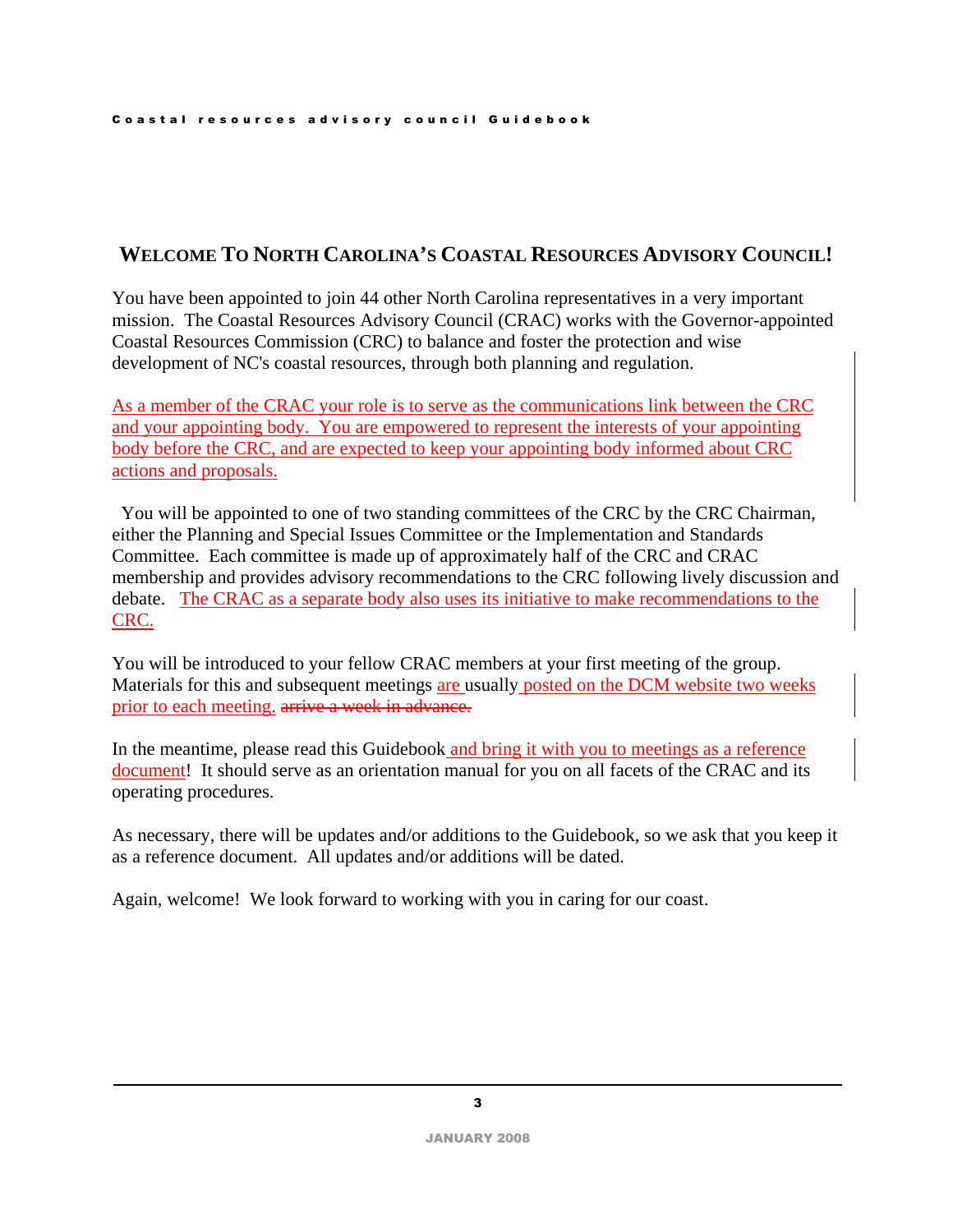1

# INTRODUCTION TO THE COASTAL AREA MANAGEMENT ACT (CAMA), THE COASTAL RESOURCES COMMISSION (CRC), AND THE COASTAL RESOURCES ADVISORY COUNCIL (CRAC)

# *THE COASTAL AREA MANAGEMENT ACT*

The Coastal Area Management Act (CAMA) of 1974 established a resource management program for the state's 20 coastal counties to balance the competing demands of protecting coastal resources while guiding and managing development along the NC coast. This is accomplished by

- 1) Local mandatory land use planning and
- 2) State-regulated development in specified Areas of Environmental Concern (AECs) under state-established standards.

CAMA has been amended over the years to include other techniques for balancing competing demands:

- Preservation and stewardship of critical habitat through the NC Coastal Reserves and
- Granting funds to local governments to purchase easements or property in fee to ensure the public has access to sounds, rivers, and beaches in coastal areas.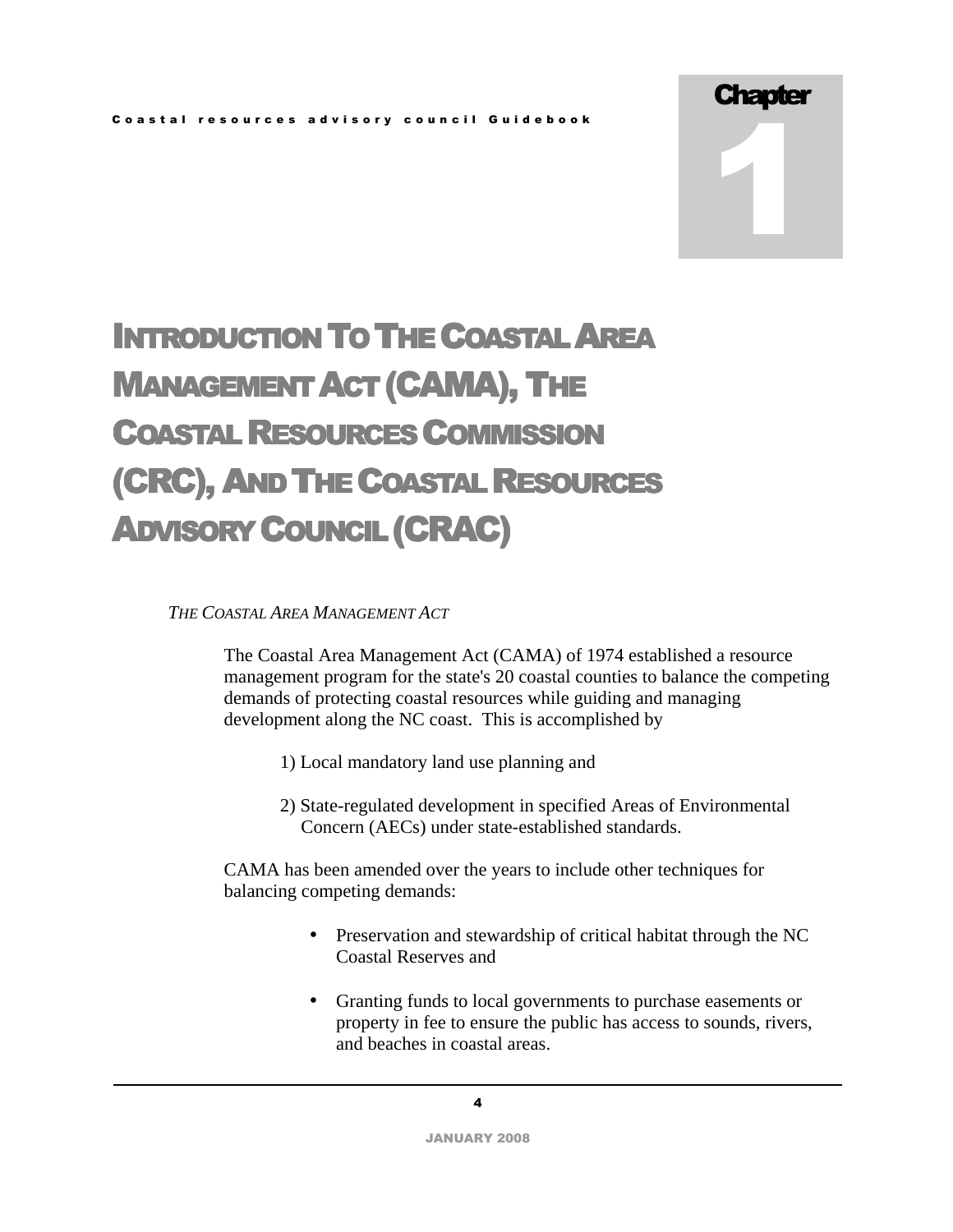The Division of Coastal Management (DCM), under the Department of Environment and Natural Resources (DENR), administers the program by reviewing permit applications for coastal development, providing financial and technical assistance to local governments for land use planning and waterfront access projects, reviewing federal projects for consistency with the program, and managing natural areas for education and research purposes.DCM supplies staffing services to the CRC/CRAC; however, DCM staff are not employees of the CRC/CRAC.

# *CAMA AREAS OF ENVIRONMENTAL CONCERN (AEC)*

AECs cover about 7% of the land area of the 20 coastal counties and all public waters of the coast, including:

- Coastal shorelines: non-ocean shorelines along estuarine waters, estuaries, sounds, bays, fresh and brackish waters, and public trust waters;
- Ocean hazard system including erosion and flood-prone areas as well as inlet hazard zones on or near the ocean;
- Coastal public water supplies; and
- Coastal natural and cultural resources.

# *CAMA PERMITS*

One of the principal ways the coastal management program protects natural resources is through the development permitting program. Permits are required for any development in an AEC, as designated by the CRC. All types of construction, associated land clearing and land alteration are considered to be development.

Minor Permits are required for smaller projects such as single-family homes and are issued by local governments consistent with CRC-established standards (45% of CAMA permits issued in 1999).

General Permits are streamlined major permits for routine projects such as bulkheads and private piers (50% of all CAMA permits issued in 1999).

Major Permits are necessary for any development project that requires another state or federal permit, covers more than 20 acres, or has a structure larger than 60,000 square feet. Major development projects are reviewed by 14 state and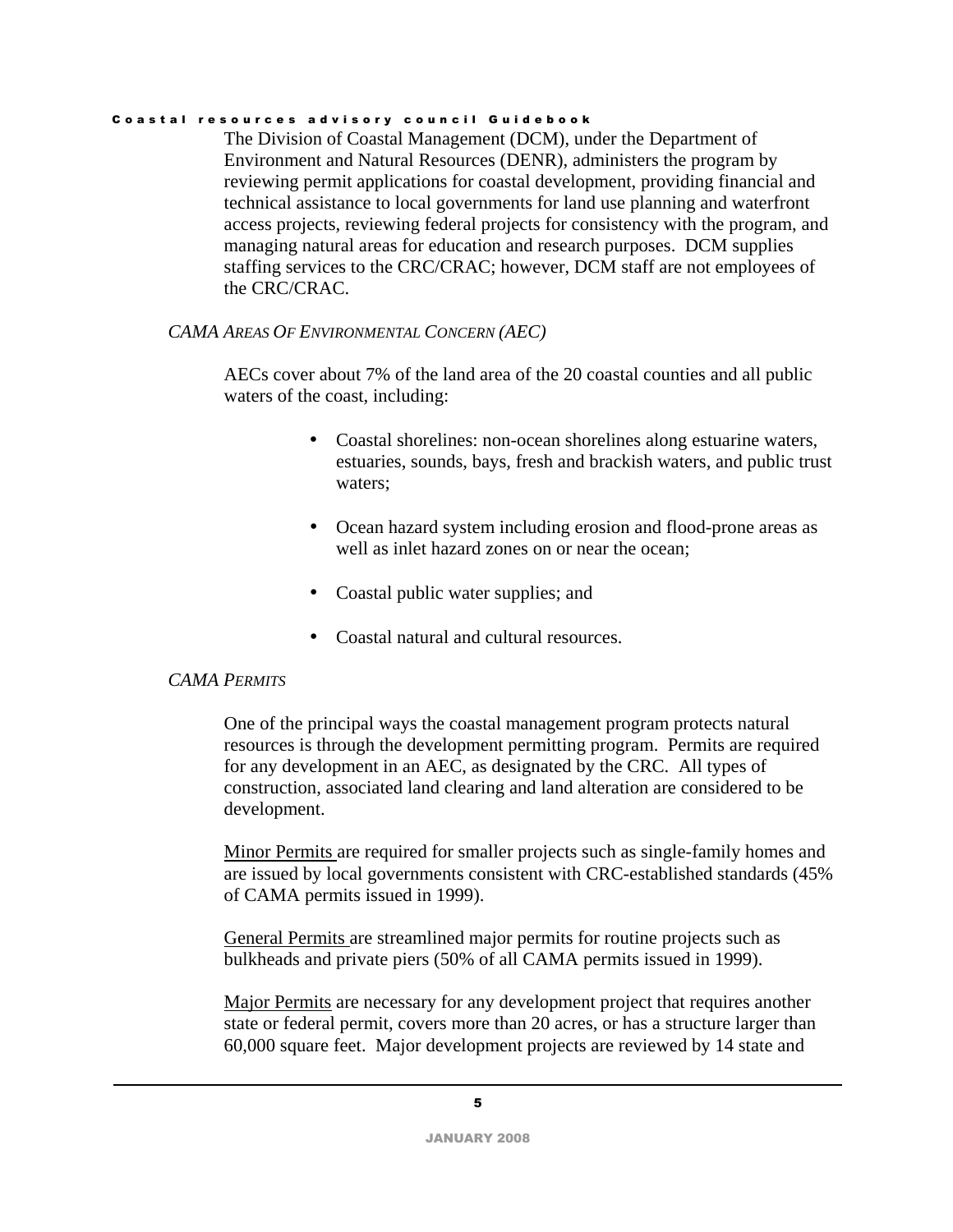federal agencies and issued by DCM's Morehead City office (5% of CAMA permits issued in 1999).

Express Permits offer quicker permit decisions and certification as well as consultation to identify necessary environmental requirements. A pre-application meeting is required and a well-documented application, with supporting technical information, is necessary for thorough and swift review. Higher fees are charged to support additional staff for the express review. Multiple permits that may be required for a project can be concurrently reviewed.

## *THE COASTAL RESOURCES COMMISSION (CRC)*

Under CAMA, a 15-member Coastal Resources Commission (CRC) was established to set policies and guidelines for development and natural resource protection in the 20 coastal counties.

# Specifically, the CRC:

- Sets objectives, policies, and standards for the use of public and private land and water within coastal areas;
- Approves local CAMA land use plans that meet coastal management standards;
- Establishes permit requirements for development in AECs, including permitting under the Dredge and Fill Act; and
- Establishes AECs.

The Governor appoints all 15 members. Ten (10) members must have experience in specific coastal issues, including: coastal engineering, wildlife or sports fishing, coastal land development and financing, commercial fishing, coastal forestry, marine ecology, state or national conservation, marine related business, and coastal agriculture; two (2) members must have local government expertise; and three (3) members serve in at-large seats. Members serve staggered four (4) year terms.

*(See Appendix A for a list of current CRC members, contact information, areas of expertise, appointment terms, and identification of officers/committee chairs)* 

*THE COASTAL RESOURCES ADVISORY COUNCIL (CRAC)* 

The Coastal Resources Advisory Council (CRAC), which was also established by CAMA, consists of "not more than 45 members, appointed or designated." There is a provision for 12 members to be appointed by the CRC. These include the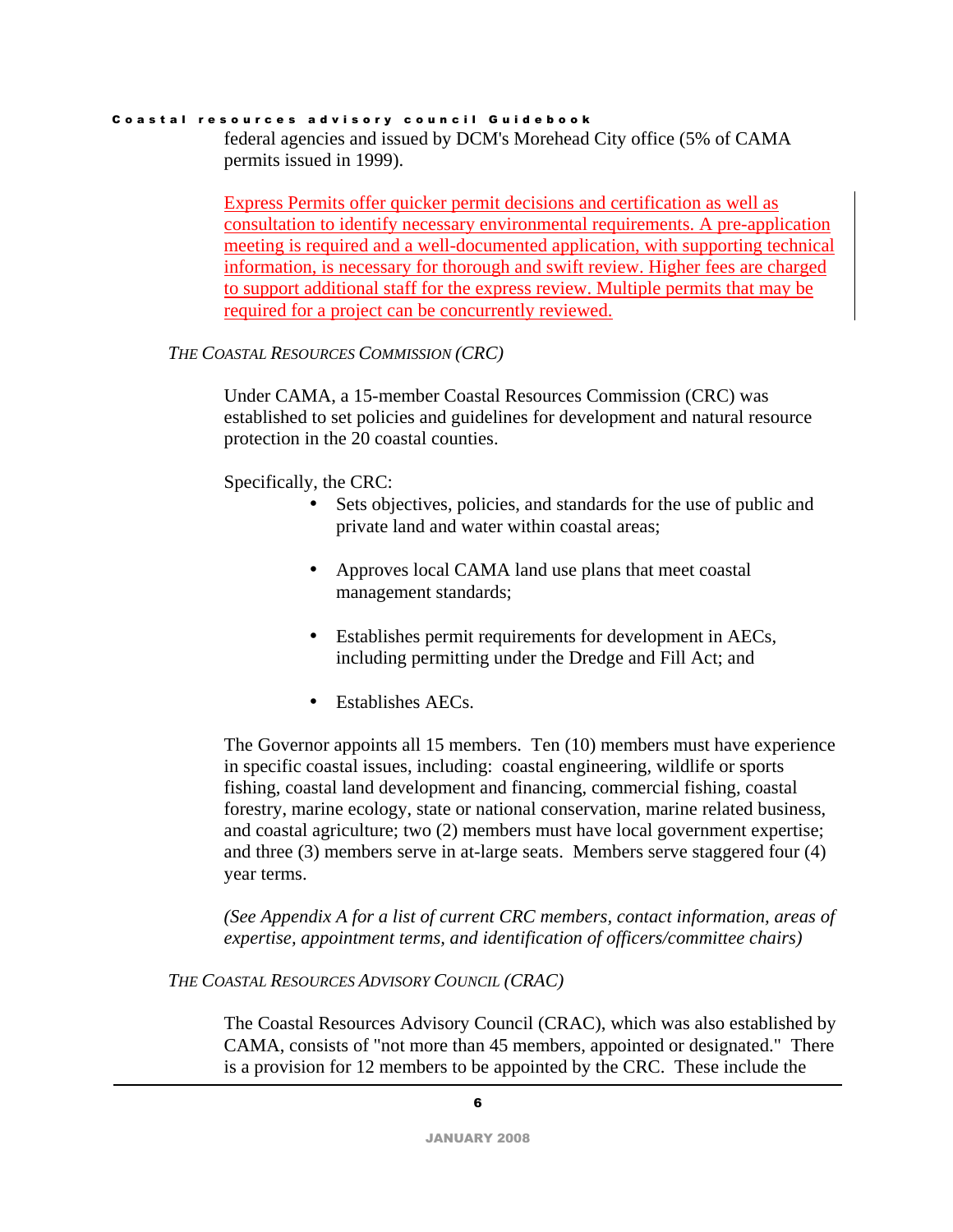following appointments: up to eight (8) members representing coastal cities, three (3) members who are marine scientists or technologists, and one (1) member who is a local health director recommended by the Secretary of DENR.

### CRAC MEMBERSHIP

| Organization              | #              | <b>Appointing Authority</b>           |
|---------------------------|----------------|---------------------------------------|
| <b>Coastal Counties</b>   | 20             | <b>Boards of County Commissioners</b> |
| <b>Coastal Cities</b>     | 8              | <b>CRC</b>                            |
| <b>Planning Districts</b> | $\overline{4}$ | District Lead Agencies                |
| Scientists/Technologists  | 3              | <b>CRC</b>                            |
| <b>DENR</b>               | $\overline{2}$ | Secretary                             |
| Transportation            | 2              | Secretary                             |
| Commerce                  |                | Secretary                             |
| Administration            |                | Secretary                             |
| Health (state)            |                | Director                              |
| Agriculture               |                | Commissioner                          |
| <b>Cultural Resources</b> |                | Secretary                             |
| Health (local)            |                | <b>CRC</b>                            |
|                           |                |                                       |

CRC's internal operating procedures specify two (2) year initial terms for those CRAC appointments made by the CRC, followed by four (4) year reappointments for members with a satisfactory attendance record. although tThere are no terms established by statute for CRAC members not appointed by the CRC.

CRC's internal operating procedures state that the Executive Secretary will, at least 30 days prior to the appointment of city representatives, notify by letter all coastal cities of the appointments to be made and solicit their recommendations.

CRAC members not appointed by the CRC can be replaced by their appointing authorities at any time. CRAC's bylaws require notification to the member and appointing authority if three (3) consecutive meetings are missed, with a request that a new appointment be made, unless the attendance requirement is waived by the CRAC chairperson due to extraordinary circumstances.

CRC's internal operating procedures state that, if members are unable to serve their full terms, the same procedures shall be followed in appointing persons to serve unexpired terms*.* 

*(See Appendix A for a list of current CRAC members (and vacancies), contact information, appointing authority, and appointment and expiration dates.)*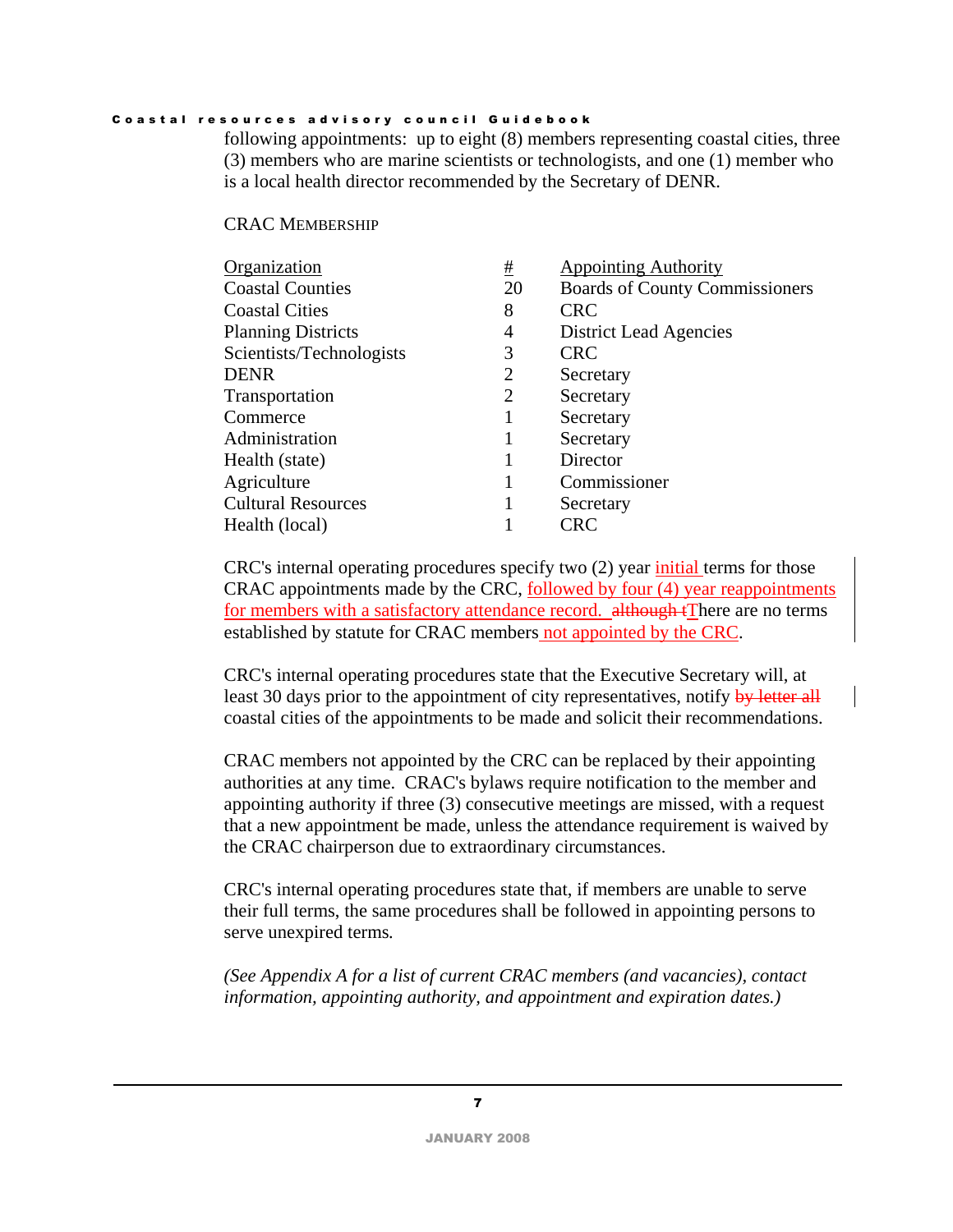# **Chapter** 2

# Responsibilities Of A CRAC **Member**

*THE STATUTE (113A-105)* 

"The Advisory Council shall assist the Secretary of Environment and Natural Resources and Secretary of Administration in an advisory capacity:

- (1) On matters which may be submitted to it by either of them or by the Commission, including technical questions relating to the development of rules, and
- (2) On such other matters arising under this Article as the Council considers appropriate."

# *COUNTY MEMBERS*

The members of the CRAC who are appointed to represent coastal counties serve at the pleasure of the appointing county and have the following responsibilities:

- 1. Meet with the appointing body to understand issues and concerns as related to CRAC and CRC activities and plans. Agree on the method by which information will be exchanged with the appointing body and the frequency of information exchange.
- 2. Attend CRAC and CRC meetings, or, arrange for a formally designated alternate to attend.
- 3. Actively participate in assigned CRC and CRAC committees.

4. Take the initiative to become educated about issues before the CRAC and CRC by reading meeting materials, listening to CRC and CRAC discussions, and interacting with fellow members and DCM staff.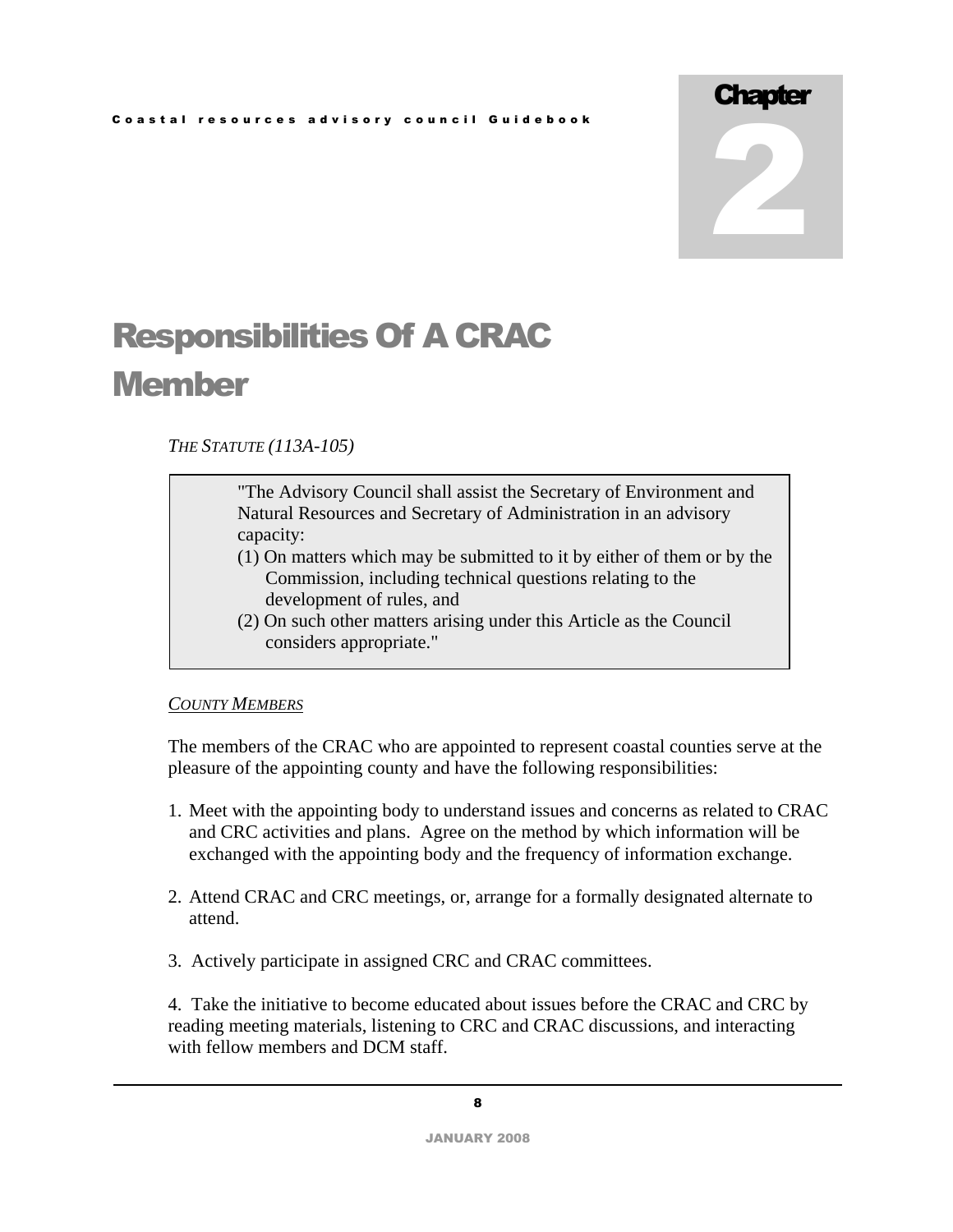- 5. Review CRC policies and proposals to determine how these may affect the appointing county.
- 6. Report CRAC and CRC issues to the appointing county and determine the county's response as appropriate.
- 7. Share appointing county's responses to CRAC and CRC issues during appropriate CRAC and CRC discussion sessions or comment periods.
- 8. Provide relevant information to the CRAC and CRC on issues affecting the appointing body.
- 9. Vote (and make proposals or motions) on issues before the CRAC or CRC Standing Committees as appropriate.
- 10. Maintain ongoing liaison between the appointing body and the CRAC and CRC.
- 11. Provide input for presentations, action items, local issues forums, and field trips of the CRC and CRAC.
- 12. Inform citizens of CRC and CRAC actions as opportunities arise. Provide referrals to appropriate state staff as requested.

# *CITY MEMBERS*

The CRC appoints up to eight (8) members to represent coastal cities. These members have the following responsibilities:

- 1. Attend CRAC and CRC meetings.
- 2. Actively participate in assigned CRAC and CRC committees.
- 3. Take the initiative to become educated about issues before the CRAC and CRC by reading meeting materials, listening to CRC and CRAC discussions, and interacting with fellow members and DCM staff.
- 4. Review CRC policies and proposals to determine possible effects on coastal cities.
- 5. Network with city officials to help formulate city positions on current issues or proposed changes and communicate these positions during appropriate CRC or CRAC discussion sessions or comment periods.
- 6. Vote (and make proposals or motions) on issues before the CRAC or CRC Standing Committees to reflect the position of coastal cities.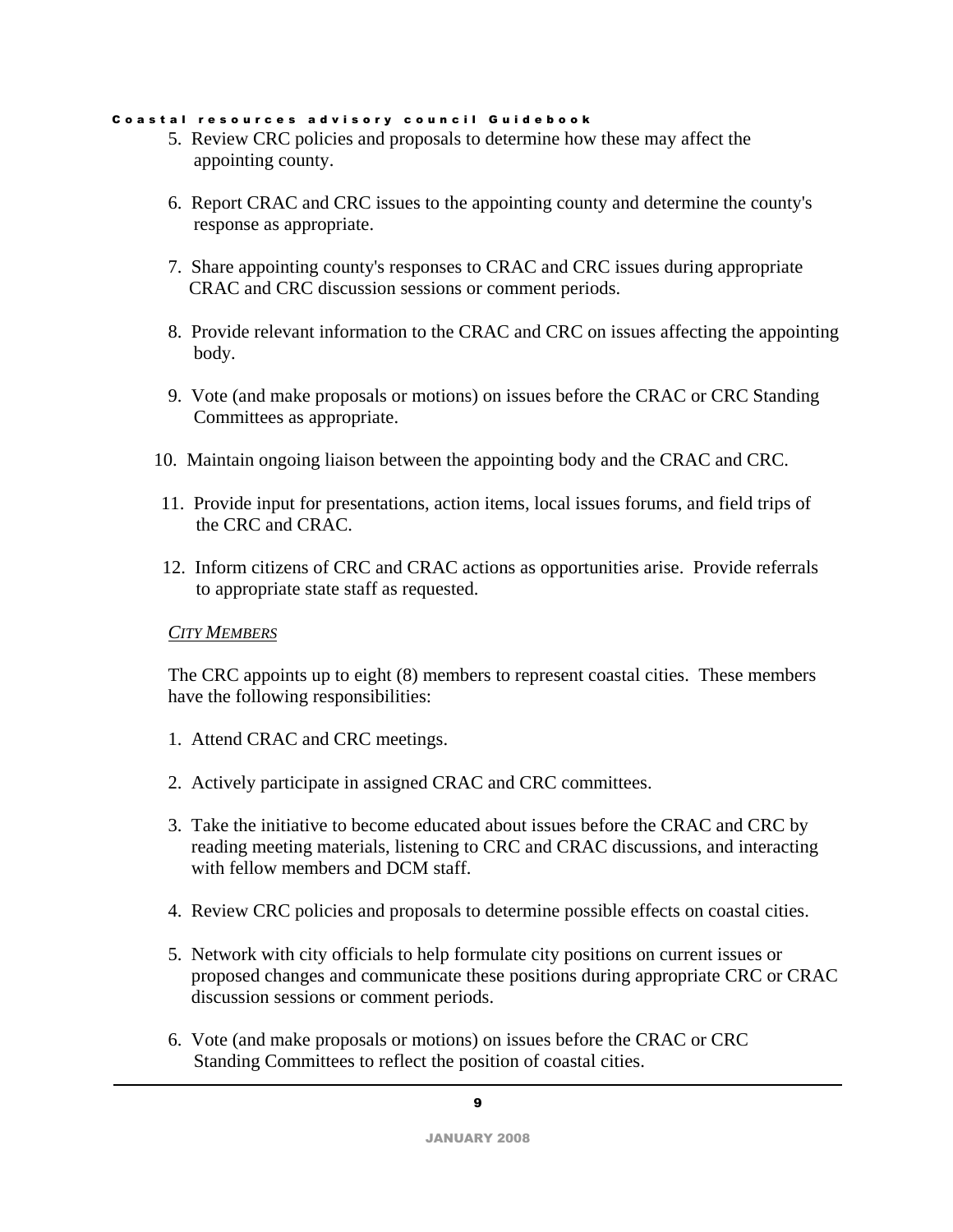- 7. Ensure that coastal cities are provided information on issues of importance including:
	- -- Proposed changes in rules that affect coastal cities
	- -- Actions of the CRC
	- -- Appointment opportunities
	- -- Land use planning guidance

 Communication tools could include the CAMAgram, email, and Council of Government (COG) newsletters.

8. Report innovative and/or outstanding activities of coastal cities involving planning, water quality improvement or protection, development, tourism, etc. that would be of interest to other CRAC or CRC members. Opportunities for providing this information include the CRC local issues forum, field trips in conjunction with CRC and CRAC meetings, and information items on CRC and CRAC agendas.

*PLANNING DISTRICT (LEAD REGIONAL ORGANIZATION/COUNCIL OF GOVERNMENT) MEMBERS*

The CRAC includes a position from each of the 4 coastal planning districts. These members have the following responsibilities:

- 1. Attend CRAC and CRC meetings, or arrange for a formally designated substitute to attend.
- 2. Actively participate in assigned CRAC and CRC committees.
- 3. Take the initiative to become educated about issues before the CRAC and CRC by reading meeting materials, listening to CRC and CRAC discussions, and interacting with fellow members and DCM staff.
- 4. Review CRC's policies and proposals to determine how these may affect planning district programs and policies.
- 5. Provide technical expertise on issues.
- 6. Communicate with local governments about actions before the CRC through the following mechanisms: newsletter write-ups, press releases (as appropriate), distribution of CRC summary reports or topical memos, discussion at regularly scheduled or called meetings with local government officials or managers, and discussion at area planners meetings.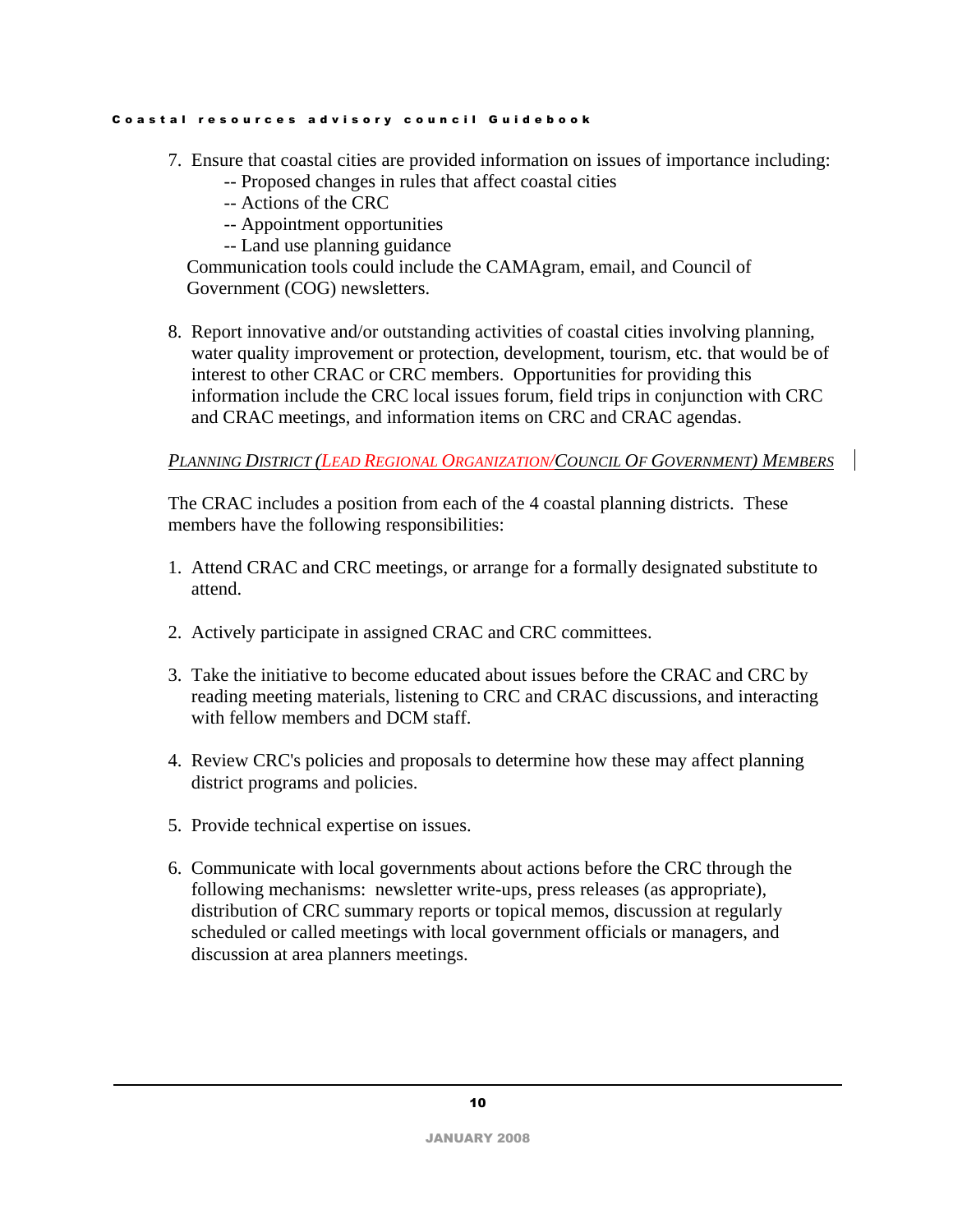- 7. Report Planning District positions on issues to the CRC and CRAC.
- 8. Vote (and make proposals or motions) on issues before the CRAC or CRC Standing Committees as appropriate.
- 9. Report points of interest/information about activities under way within the Planning District that could be relevant to other CRAC members.
- 10. Provide input for presentations, action items, local issues forums, and field trips of the CRAC and CRC.
- 11. Write and administer CAMA-related planning grants.
- 12. Write and administer CAMA plan amendments.

## *STATE AGENCY MEMBERS*

Members of the CRAC, who are appointed to represent state agencies, serve at the pleasure of the appointing agency and have the following responsibilities:

- 1. Attend CRAC and CRC meetings. Or, arrange for a formally designated substitute to attend.
- 2. Actively participate in assigned CRC and CRAC committees.
- 3. Take the initiative to become educated about issues before the CRAC and CRC by reading meeting materials, listening to CRC and CRAC discussions, and interacting with fellow members and DCM staff.
- 4. Review CRC policies and proposals to determine how these may affect the appointing agency's programs and policies.
- 5. Provide technical expertise on issues related to the appointing agency.
- 6. Communicate CRC and CRAC issues to the appropriate policy makers and individuals within the appointing agency and determine responses, as appropriate.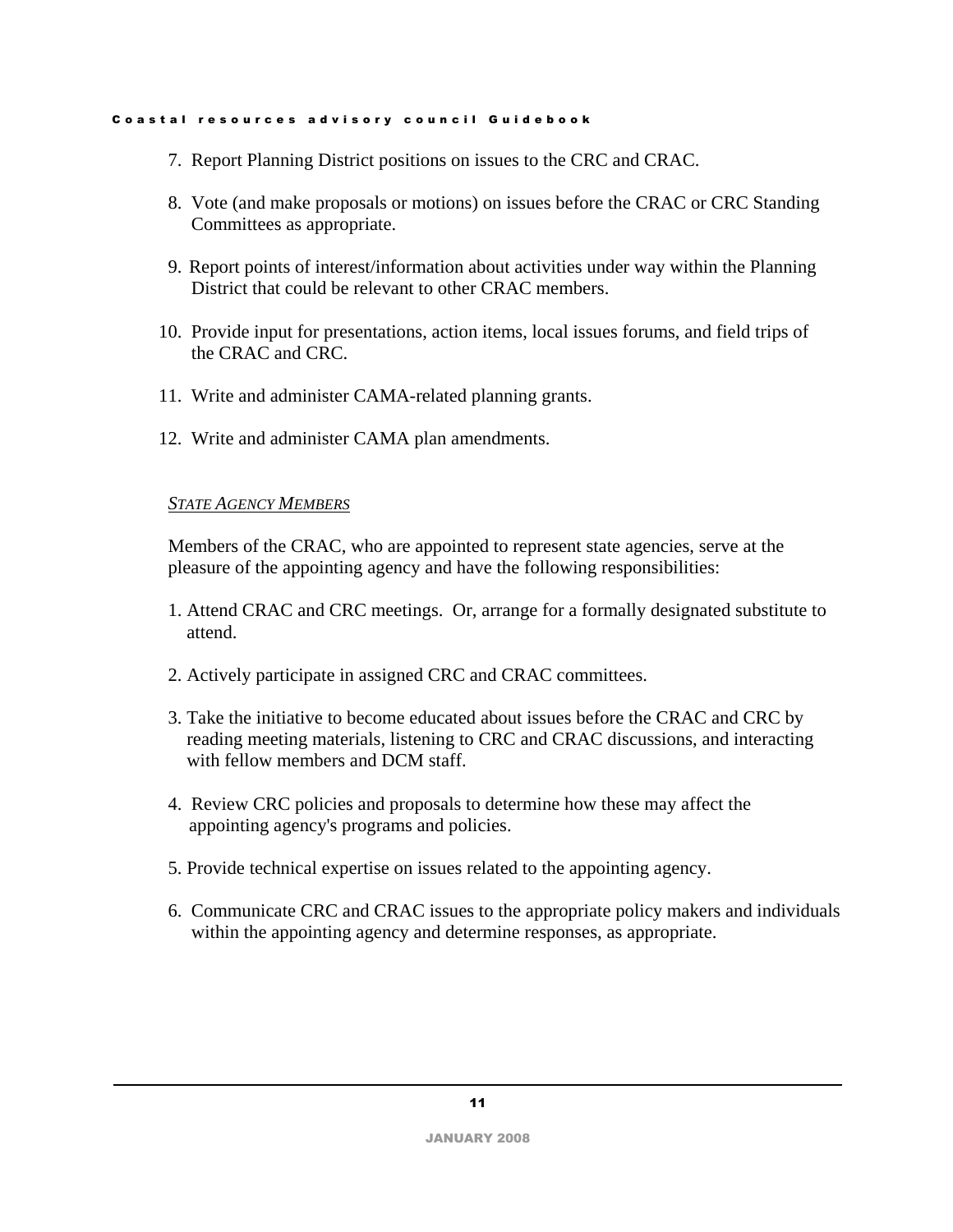7. Vote (and make proposals or motions) on issues before the CRAC or CRC Standing Committees, as appropriate.

- 8. Provide input for presentations, action items, local issues forums, and field trips of the CRC and CRAC.
- 9. Provide continuity to the CRAC and CRC by providing knowledge of past and/or current rulemaking by the CRC, or the appointing agency as it relates to the CRAC or CRC.
- 10. Be available for discussions with those who may have business that relates to CRC or CRAC matters and/or the appointing agency.

# *TECHNICAL/SCIENTIFIC MEMBERS*

The CRC appoints three Several members of the CRAC are appointed based on their scientific or technical expertise and these members have the following responsibilities:

- 1. Attend CRAC and CRC meetings.
- 2. Actively participate in assigned CRAC and CRC committees.
- 3. Take the initiative to become educated about issues before the CRAC and CRC by reading meeting materials, listening to CRC and CRAC discussions, and interacting with fellow members and DCM staff.
- 4. Provide information, data, and analysis on issues before the CRC or CRAC based on the member's area of expertise.
- 5. Vote (and make proposals or motions) on issues before the CRAC or CRC Standing Committees as appropriate.
- 6. Provide input for presentations, action items, local issues forums, and field trips of the CRC and CRAC.
- 7. Provide continuity to the CRAC and CRC by providing knowledge and technical expertise about past and/or current rulemaking by the CRC.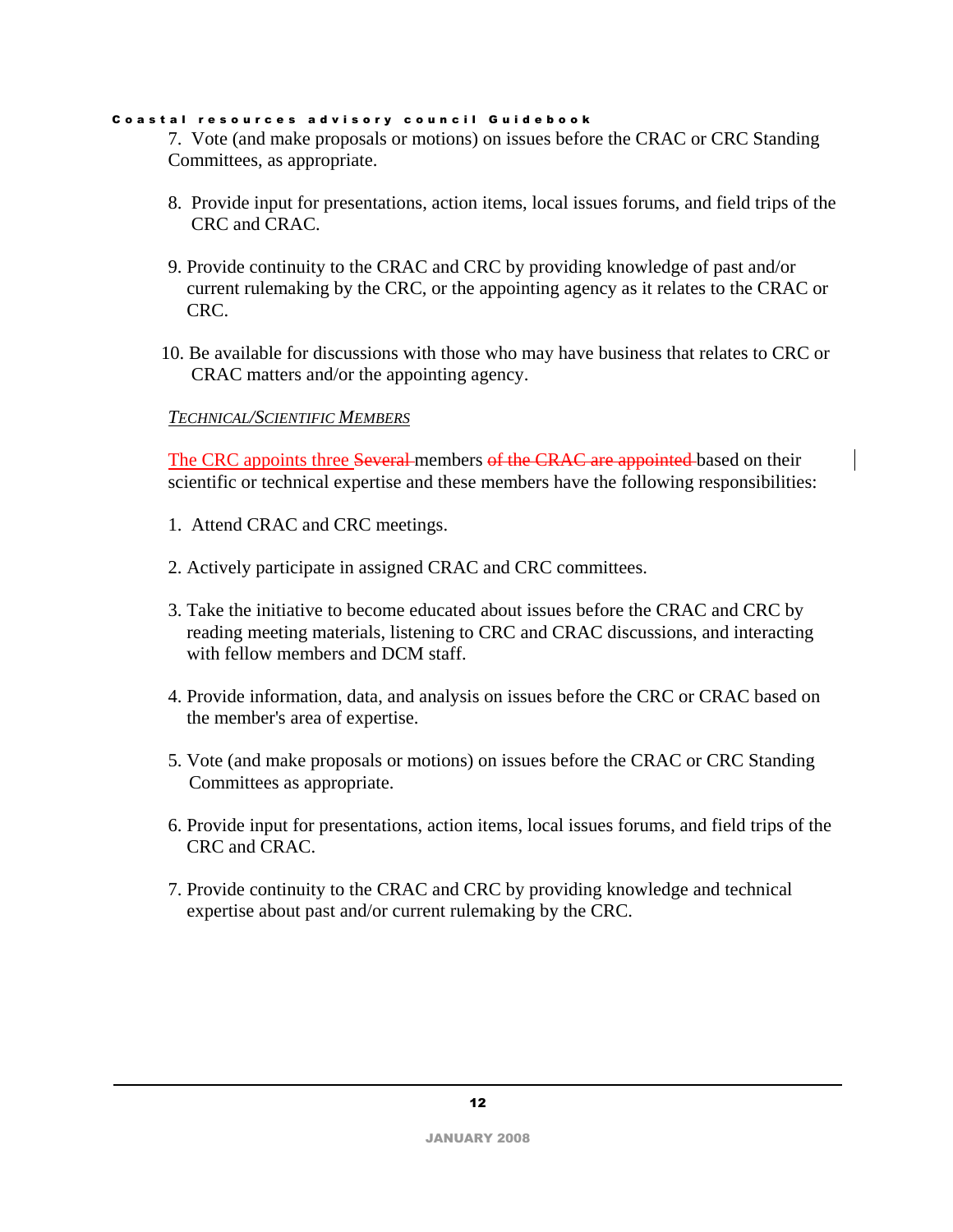# **Chapter** 3

# CRAC MEETINGS AND OPERATING PROCEDURES

*(See Bylaws and Meeting Dates in Appendix B)* 

# *MEETINGS*

The CRAC meets, at a minimum, four (4) times a year, generally in conjunction with regularly scheduled CRC meetings. It may meet at other times with the approval of the chairperson and the DCM Division Director. DCM staff prepares meeting packets containing documents that you will need to read in preparation for the meeting. The packets are available on the DCM website and it will be your responsibility to review them prior to the meeting.

# *ATTENDANCE*

Regular attendance is a duty of each member. The chairperson, in consultation with the division and department secretary, is empowered to notify a member and the appropriate appointing body any time a member has missed three (3) consecutive regularly scheduled Council meetings and request that a new appointment be made, unless the attendance requirement is waived by the chairperson due to extraordinary circumstances.

If a member plans to miss a regularly scheduled meeting, he or she should notify the chairperson or DCM staff. County, planning district, and state CRAC members can have a formally designated alternate. When a designated alternate member attends the meeting, the regular CRAC member will not be considered absent. DCM will reimburse formally designated alternates for their travel costs in accordance with established guidelines.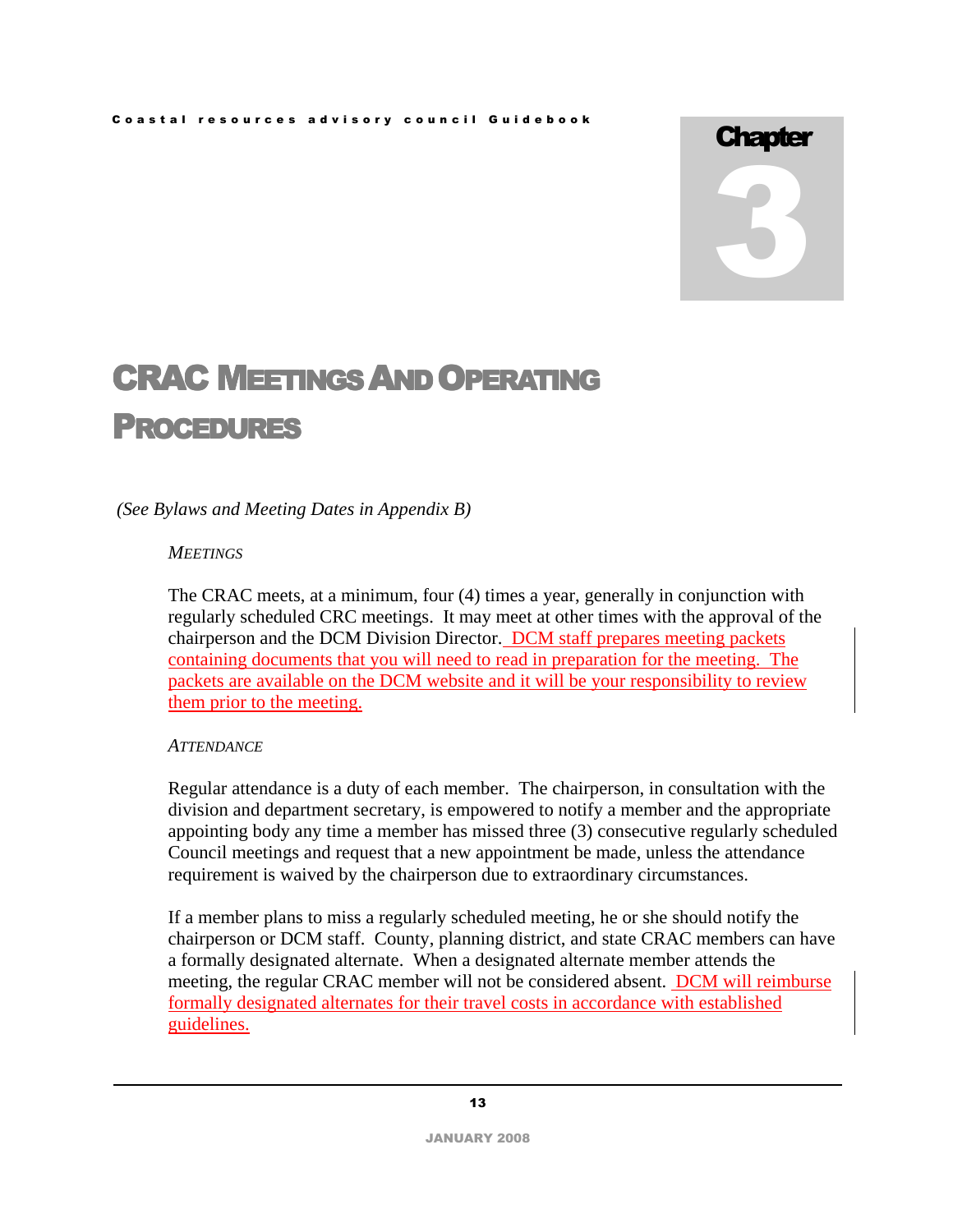Each member (or designated alternate) is responsible for signing the attendance form on each day of the meeting.

### *OFFICERS*

The statutory officers of the Council are the chairperson and vice-chairperson. These officers are elected annually, on a calendar year basis.

The chairperson presides over Council meetings, approves meeting agendas, appoints subcommittees and chairpersons as necessary to carry out the council's business, assigns mentors to each newly appointed member, presents CRAC views to the CRC as appropriate, and provides necessary liaison with the CRC Chairperson and Executive Secretary. The chairperson will also review and take the necessary actions to make appropriate revisions to this Guidebook at the beginning of his or her term.

The vice-chairperson presides over Council meetings in the absence of the chairperson and assumes the duties of the chairperson if the chairperson is unable to complete his or her term. In this situation, when the vice-chairperson assumes the chair position, a nominating committee will be appointed to seek a new vice-chairperson. The vicechairperson works with state staff to establish council meeting agendas, subject to the approval of the chairperson. The vice-chairperson provides guidance to CRAC members, as requested, on the Code of Conduct/Potential Conflicts of Interest policy.

Staff to the CRAC is provided by the Division of Coastal Management (DCM).

*STANDARD ORDER OF BUSINESS*

- 1. Call to Order/Roll Call of Members
- 2. Approval of Minutes of Previous Meeting
- 3. Announcements
- 4. Approval of Agenda
- 5. Committee Meetings
- 6. Committee Reports
- 7. Old Business
- 8. New Business
- 9. Adjournment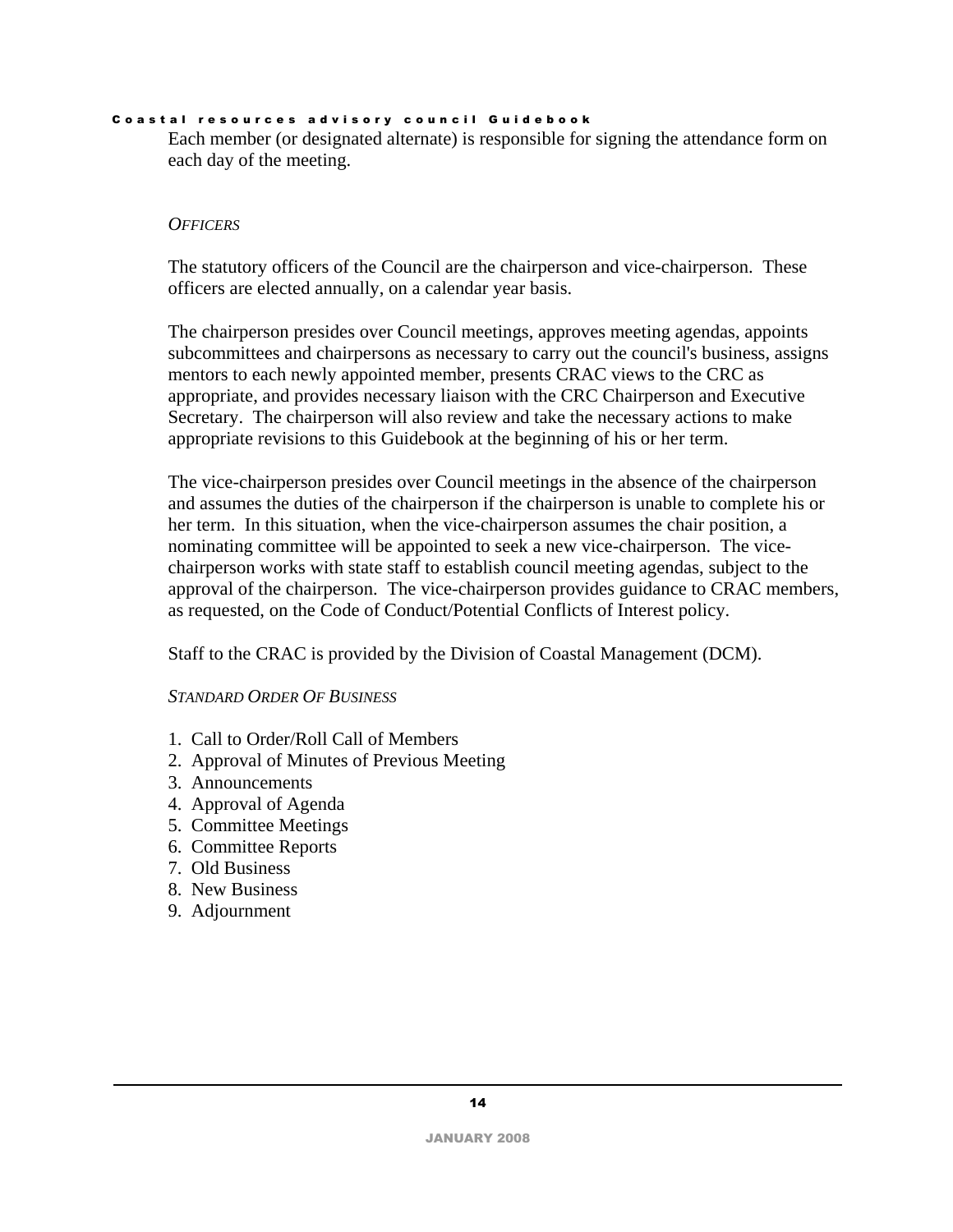Business is conducted in accordance with the current edition of Robert's Rules of Order Newly Revised in all cases where applicable.

### *COUNCIL AGENDAS*

Persons, both members and non-members, desiring to have topics on the agenda for discussion at a regular Council meeting should notify the chairperson, vice-chairperson or division staff at the preceding meeting or at least three (3) weeks prior to the Council meeting date.

A form is available for this purpose (see last page of this chapter). This form will be included in the advance mailing for each meeting.

An agenda is mailed to CRAC members at least seven (7) days prior to a regularly scheduled meeting. With a majority vote by members present at a duly constituted Council meeting, additional items may be placed on the agenda for that meeting for discussion and/or action.

It is appropriate for resolutions or motions to be discussed, and adopted with a majority vote, when such resolutions or motions are related to an approved agenda item.

### *COMMITTEES AND TASK FORCES*

The chairperson of the Council can appoint standing or special committees as he or she deems necessary. The chairperson designates the chairperson of each committee from among the Council members and serves as an ex-officio member of all committees.

### *STRATEGIC PLANNING AND SETTING PRIORITIES*

Periodically, a strategic planning session will be held in lieu of a regular meeting to review and revise Council priorities.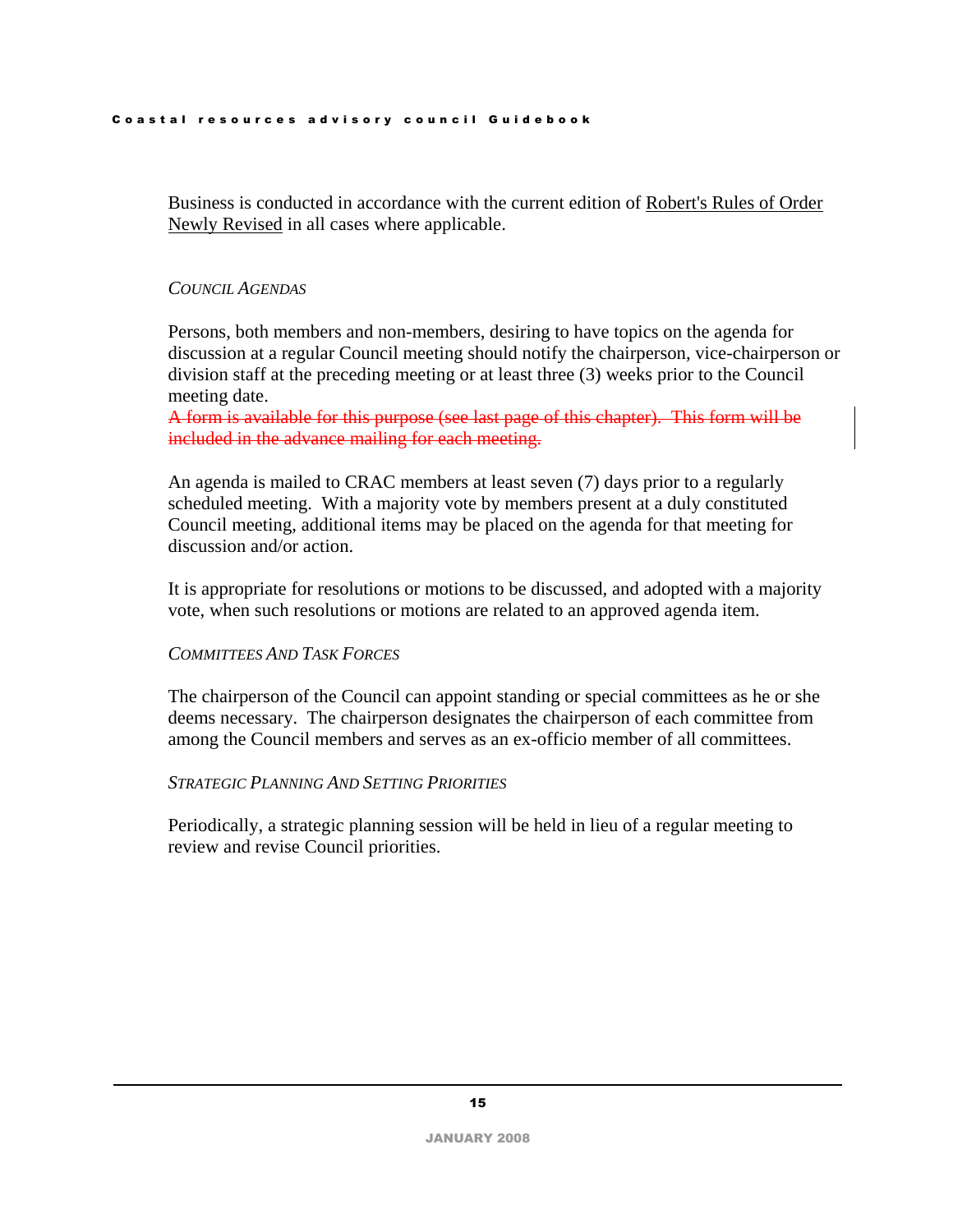# **Chapter** 4

# CRC MEETINGS AND OPERATING PROCEDURES

*(See Internal Operating Procedures, Appendix C)* 

# *MEETINGS*

The CRC meets, at a minimum, four (4) times a year. The chairperson may call special meetings as necessary, as long as timely notice is given to CRC members.

CRAC members have a duty to attend regularly scheduled CRC meetings. Each member (or designated alternate) is responsible for signing the attendance form for each day of the meeting.

*OFFICERS AND STAFFING*

A chairperson is designated by the Governor from among the members of the CRC and a vice-chairperson is elected from and by the members of the CRC every two (2) years.

The Secretary of the Department of Environment and Natural Resources appoints the Executive Secretary for the CRC. This has historically been the Director of the Division of Coastal Management (DCM).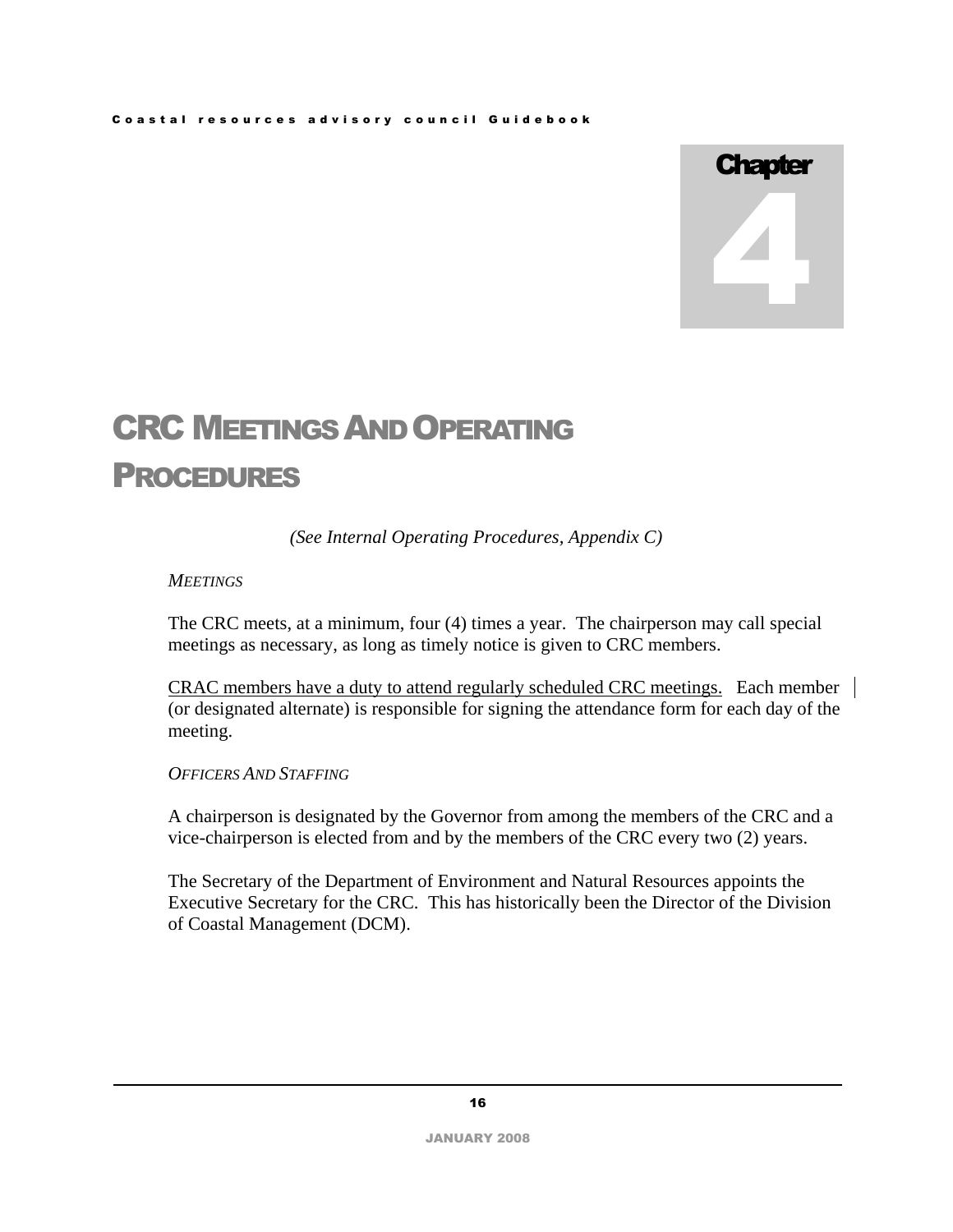*STANDARD ORDER OF BUSINESS*

- 1. Call to order by chairperson
- 2. Ethics statement and members' disclosure of conflicts of interest
- 3. Roll call of commissioners in attendance
- 4. Approval of minutes of previous meeting
- 5. Opening remarks or ceremonies
- 6. Reports from Executive Secretary and CRAC Chairperson
- 7. Discussion of matters relating to operation and procedures of the Commission
- 8. Consideration of appeals, variance petitions, and declaratory rulings
- 9. Comments from the public
- 10. Public presentations by special speakers
- 11. Direction by chairperson to break into working committees, standing or special, to pursue the business of the Commission
- 12. Public hearings
- 13. Reports of the chairperson, or his designee, of each committee to the Commission
- 14. Consideration of old and new business
- 15. Announcements
- 16. Adjournment

Business is conducted in accordance with the current edition of Robert's Rules of Order Newly Revised in all cases where applicable.

# *STANDING COMMITTEES*

There are two standing committees of the CRC: the Planning and Special Issues (P&SI) Committee and the Implementation and Standards (I&S) Committee. The chairperson of the CRC appoints all members of these two committees. Each member of the CRAC will be assigned to one of the two committees, in which each member has the responsibility of participating in discussions and voting. The chairperson can appoint other committees, standing or special, as necessary, or can convene meetings as a committee of the whole. *(See Appendix D for current Standing Committee membership)* 

# COMMENTING ON ISSUES BEFORE THE CRC OR BRINGING NEW ISSUES TO THE CRC

1. If appointing authorities have positions on issues being discussed in either of the standing committees or in a committee of the whole, the CRAC member should attend that committee meeting (even if not a member of that committee) for the purpose of making a comment. Alternatively, the CRAC member can provide a written comment to the chairperson of that committee or ask another member of the committee to make the comment.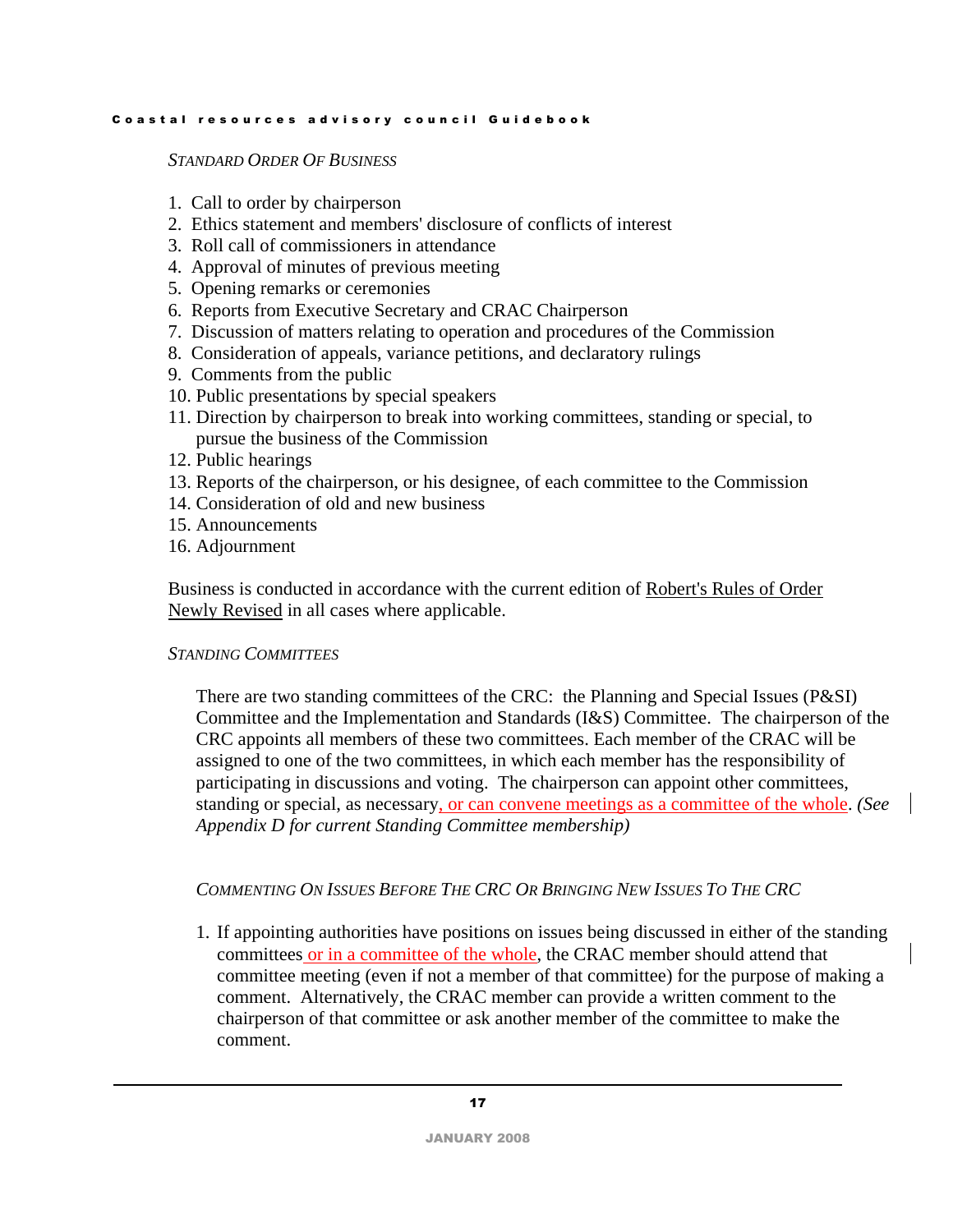- 2. CRAC members should not discuss any contested cases with CRC members. Contested cases include variances, declaratory rulings, permit and civil penalty appeals.
- 3. For other items on the agenda of the CRC, CRAC members should seek opportunities to talk with individual CRC members (i.e., telephone calls prior to the meeting, mealtime or break discussions, written correspondence). CRAC members can also ask to be recognized for a comment from the floor.<del>, but this avenue for comment is not guaranteed.</del> It is the CRC chairperson's prerogative to recognize comments from the floor and, in the interest of time, this may not always happen.
- 4. For issues that are not under consideration by the CRC, the CRAC member should use the CRAC meeting as a forum (under New Business) to identify and discuss the issue. As appropriate, the CRAC chairperson could call for the issue to be staffed for the purpose of making a recommendation to the CRC. New issues can also be identified for discussion by using the CRAC member comment form (blue form). Alternatively, the CRAC member could make a statement during the CRC public comment period, but this option should only be used if the CRAC member is commenting as a member of the public and not of the CRAC.

# *COMMUNICATING CRC ACTIONS AND DELIBERATIONS TO APPOINTING BODIES*

To assist CRAC members in communicating information to their appointing bodies about CRC actions and deliberations, DCM staff produces the following:

- 1. Highlights of CRC actions from each meeting, by mail and on DCM's web site  $(\text{http://www.nccoastalmanagement.netdem2.enr.state.ne.us}).$  This product is typically produced within a week posted as soon as possible following the CRC meeting.
- 2. CRC Standing Committee minutes, typically within a week, are posted on the DCM's web site as soon as possible following the meeting.
- 3. Complete CRC meeting minutes, as soon as possible, are posted on the DCM's web site.
- 4. 4. DCM's quarterly publication, the CAMAgram, provides general news about DCM's programs and CRC actions, as well as interesting facts about CRC policies. This publication is available on DCM's web site.
- 5. CRAC members, alternates, and other interested parties can request to be added to DCM's Interested Parties and news service listservs.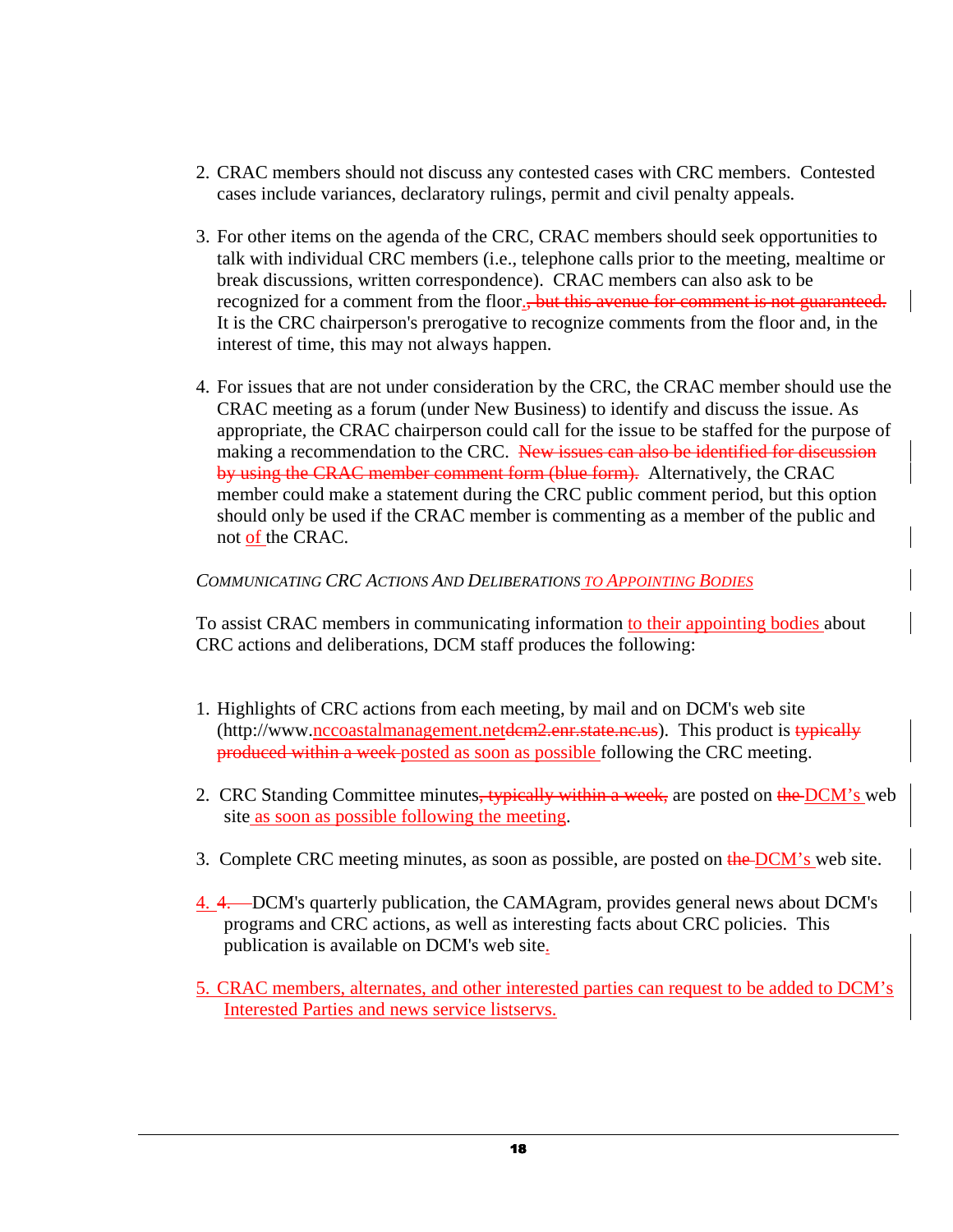# **Chapter** 5

# REIMBURSEMENT OF EXPENSES

# *ALLOWABLE TRAVEL EXPENSES*

CRAC members (or their formally designated alternates) are eligible for reimbursement of certain travel expenses associated with attending CRAC and CRC meetings. CRAC members and alternates are responsible for signing the attendance lists for each day of service or reimbursement approval may be delayed. Any questions about reimbursements should be directed to Angela Willis at 252-808-2808.

# Meals

The maximum allowable rates for meals are: \$7.50 for breakfast, \$9.75 for lunch, and \$16.75 for dinner. Receipts are not required for meal reimbursement.

CRAC members cannot claim meals if they do not depart (day departing for CRAC/CRC meetings) or return (day returning from CRAC/CRC meetings) within the allowable statutory departure/return times.

# **If you are a state employee:**

Breakfast (\$7.50): Allowed if travel starts prior to 6AM or return after 8AM. Lunch (\$9.75): Allowed if travel starts prior to noon or return is after 2PM. Dinner (\$16.75): Allowed if travel starts prior to 5PM or return is after 8PM.

# **If you are NOT a state employee:**

Breakfast (\$7.50): Allowed if travel starts prior to 6AM. Lunch (\$9.75): Allowed if travel starts prior to 12 noon. Dinner (\$16.75): Allowed if travel starts prior to 5PM.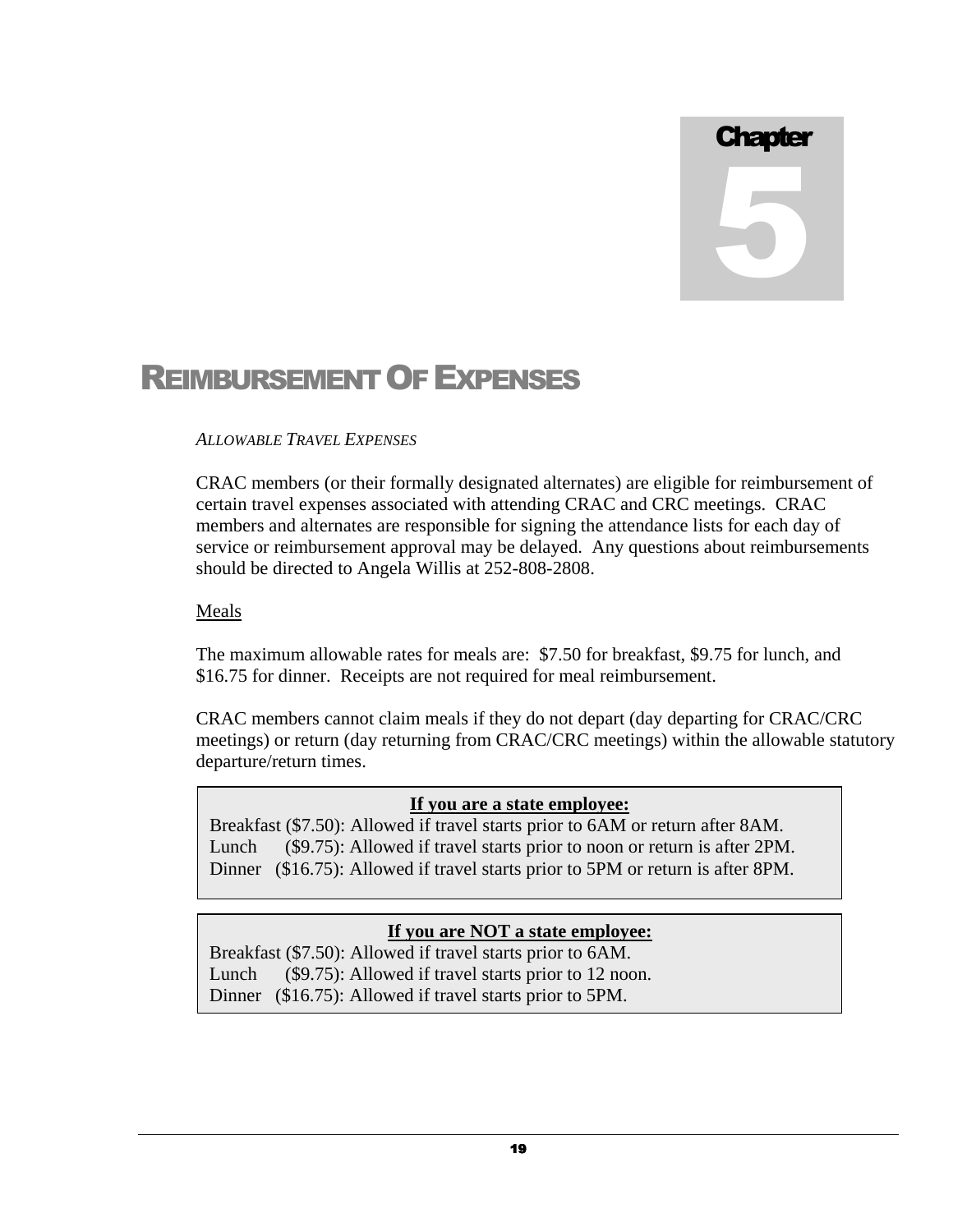# Hotel

CRAC members are responsible for making their own hotel reservations. Prior to each meeting, CRAC members will be given the name and phone number of the selected hotel, the negotiated room rate, and the date by which reservations must be made.

Overnight lodging will be reimbursed at the actual single room rate up to \$63.75 per night plus tax. Single room rates over \$63.75 per night plus tax require special Departmental approval.

If a room is shared with another CRC, CRAC, or staff member, reimbursement will be onehalf the double room rate.

**The original receipt from the hotel which shows a zero (\$0) balance must be attached to the claim form.** One must check out at the front desk to obtain a receipt with a zero (\$0) balance. If the original receipt cannot be provided, a written and signed explanation must be provided.

# Mileage

Mileage is reimbursed at the rate of \$0.25 per mile of travel. This includes state employees when a state vehicle is available and the employee chooses to drive their personal vehicle.

# Compensation for Service

CRAC members who are not state employees are compensated at the rate of \$15.00 per diem for each day of service. This does not include days that are spent just in travel status; you must have attended a CRC or CRAC meeting or function on the day that you claim a per diem.

# *SUBMITTING CLAIMS*

Receipts are required for hotels (must show a zero balance), tolls over \$3.00, phone calls over \$5.00 (show number and purpose of call), and parking (any amount). CRAC members must complete Form OCF-3A, Travel Expense Reimbursement Form within 30 days after the travel period for which the reimbursement is being requested. A copy of this form is provided to each CRAC member in the advance materials for each meeting. An example of a completed form is provided at the end of this chapter. Claim forms must be submitted to Angela Willis, Division of Coastal Management, 400 Commerce Avenue, Morehead City, North Carolina, 28557.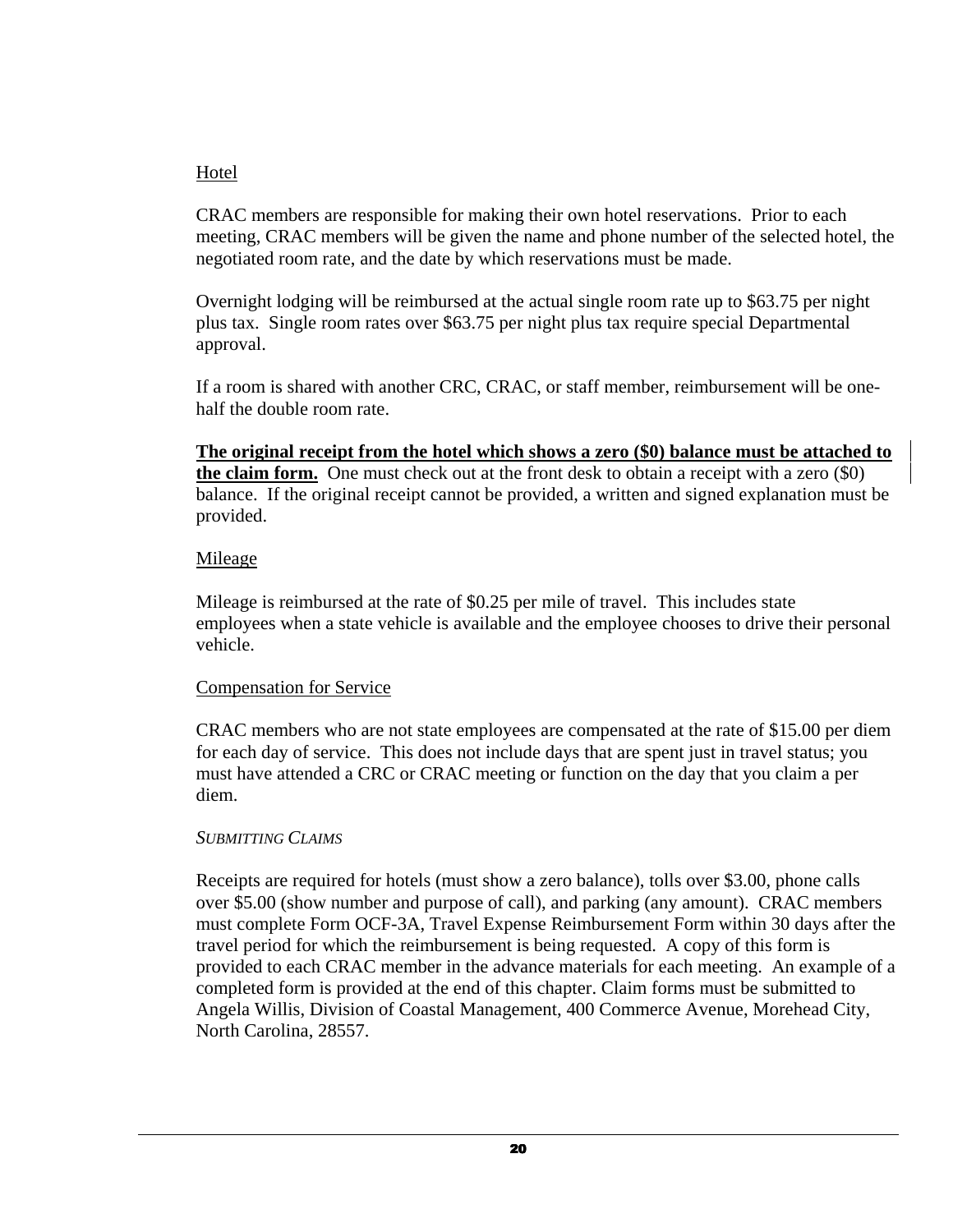**Chapter** 6

# Code of Conduct / Potential Conflicts of Interest

CRAC members play an important advisory role in the creation of North Carolina coastal policy and regulations. In fact, the CRAC has been recently referenced by Milton Heath in his text entitled: A Guide for North Carolina State Boards, Commissions, and Councils (Institute of Government, 1999) as an example of an advisory board in North Carolina state government which has been given a very active rule-making role. The "authority" of the CRAC is based on its relationship with the CRC, which has historically been very strong.

The CRC and CRAC together have a responsibility to the people of North Carolina to carry out an effective coastal management program. In carrying out this responsibility, Governorappointed CRC members are covered by Executive Order 127, the North Carolina Board of Ethics policy. Although CRAC members are selected to represent various appointing bodies, units of government, or disciplines, they have a broader responsibility to engender public trust in the coastal decision-making process.

Therefore, CRAC members should follow two principles in the discussion of issues, policies or rules:

• CRAC members should not "be a judge in their own case." Members should not vote on matters where they have a significant and unique familial or financial interest.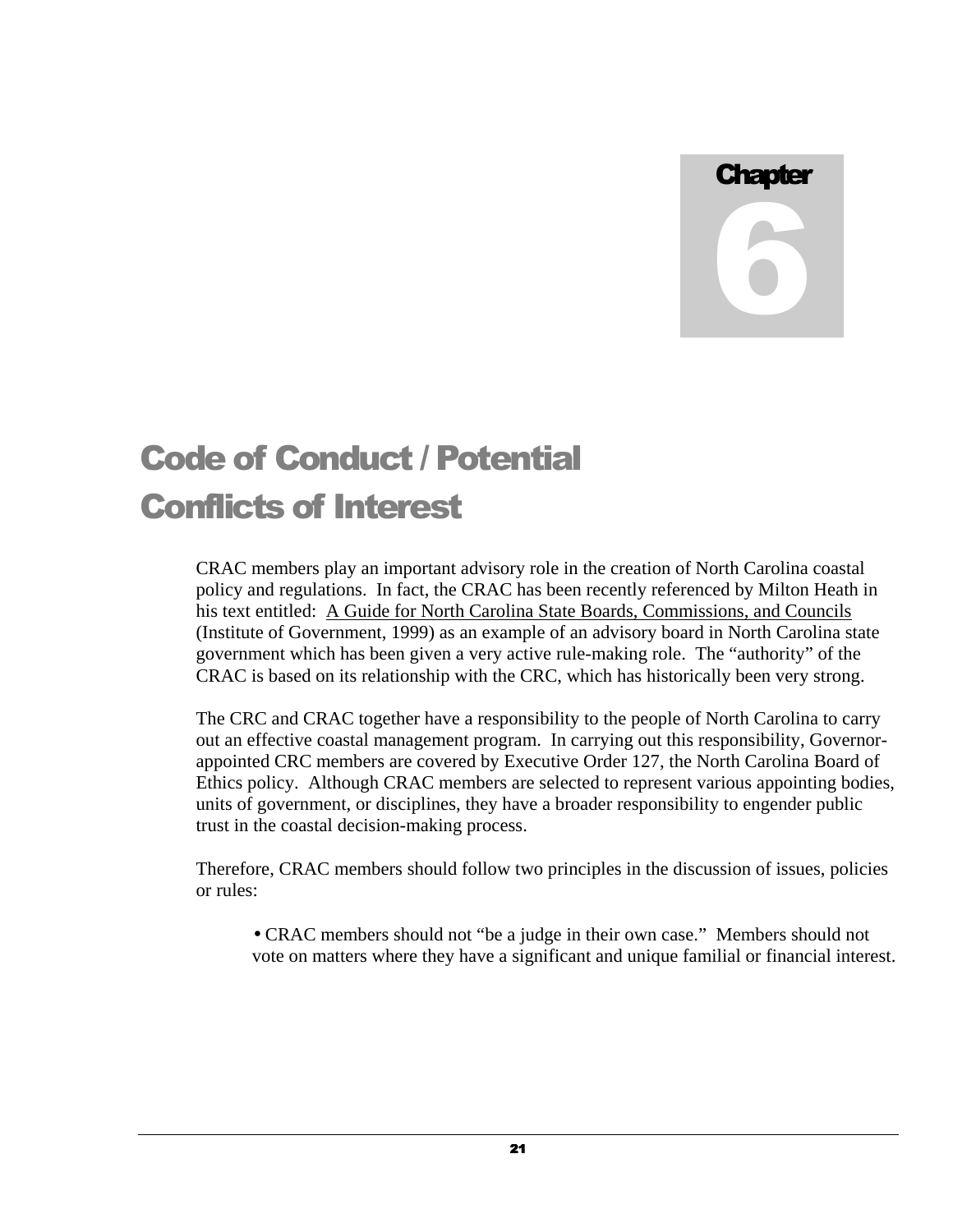• CRAC members should avoid situations where their objectivity might be called into question, and thereby taint not only the particular decision at issue, but also the entire process.

In either of these cases, the CRAC member should disclose that he or she might have a conflict of interest, and then describe why. Preferably, the possible conflict should be stated at the beginning of the agenda item discussion.

Since the CRAC is an advisory body, a member has a great deal of latitude to discuss general issues or particular matters before the CRAC even if he or she has disclosed a potential conflict and has decided to withdraw from voting on a particular issue.

Questions or clarifications concerning this policy should be directed to the vicechairperson of the CRAC.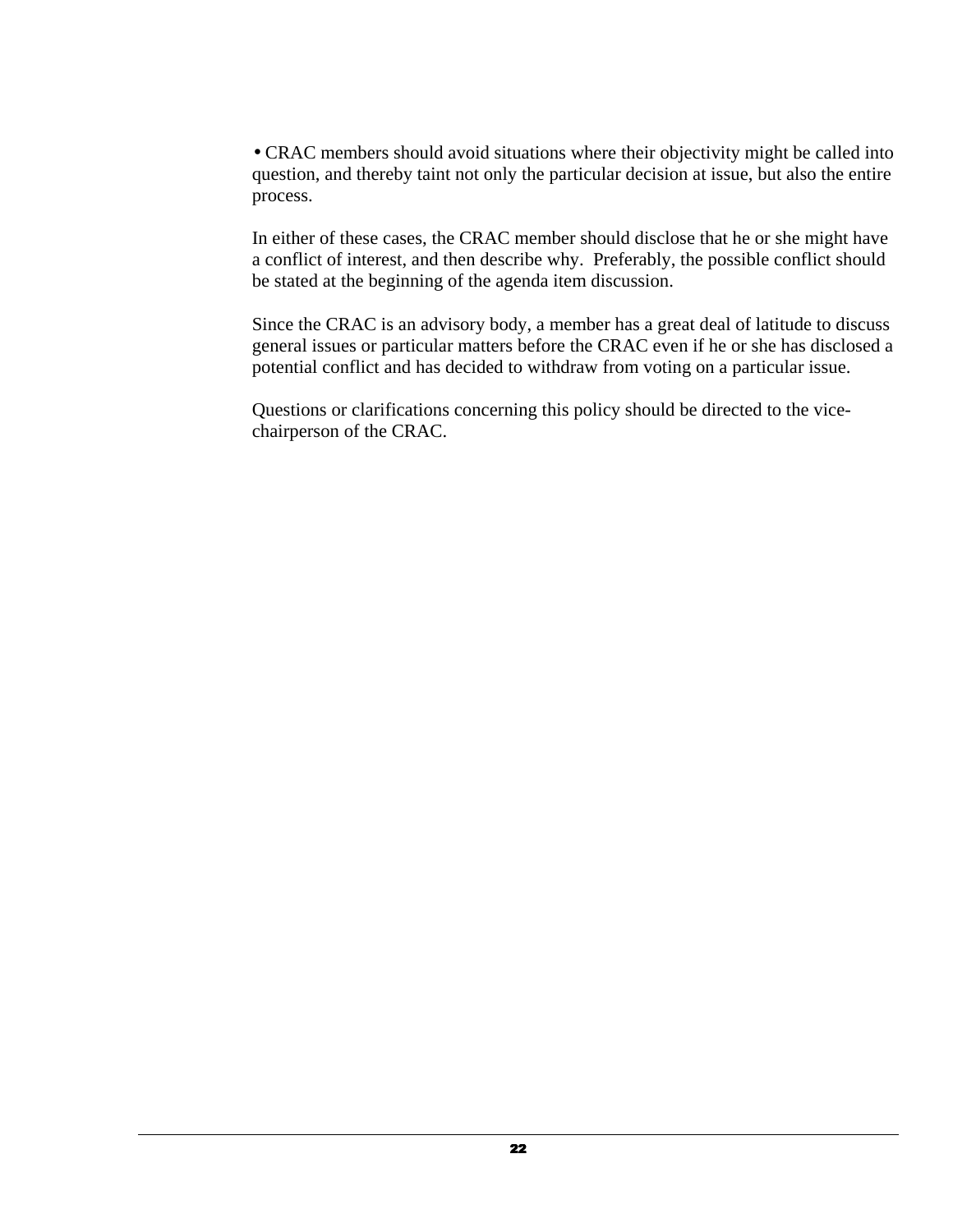# **Chapter**

7

# Division of Coastal Management Staff Responsibilities And Budget

*(See Appendix E for Staff Contacts and Job Descriptions)* 

*DIVISION OF COASTAL MANAGEMENT MISSION*

Provide leadership and guidance in the protection, conservation, and management of North Carolina's coastal resources, through a comprehensive planning and resource management program.

# *ORGANIZATION*

The Division of Coastal Management currently has 64 staff members, with offices in Raleigh, Elizabeth City, Washington, Morehead City, and Wilmington.

The Raleigh office includes administration, policy analysis, strategic planning, and geographic information systems. The Morehead City office includes the Director's office, Land Use Planning, and public access. CAMA major permits are processed in the Morehead City office, as are applications for federal consistency approval.

District offices house staff responsible for permitting and enforcement and a planner who provides assistance to local governments in developing land use plans and public access sites.